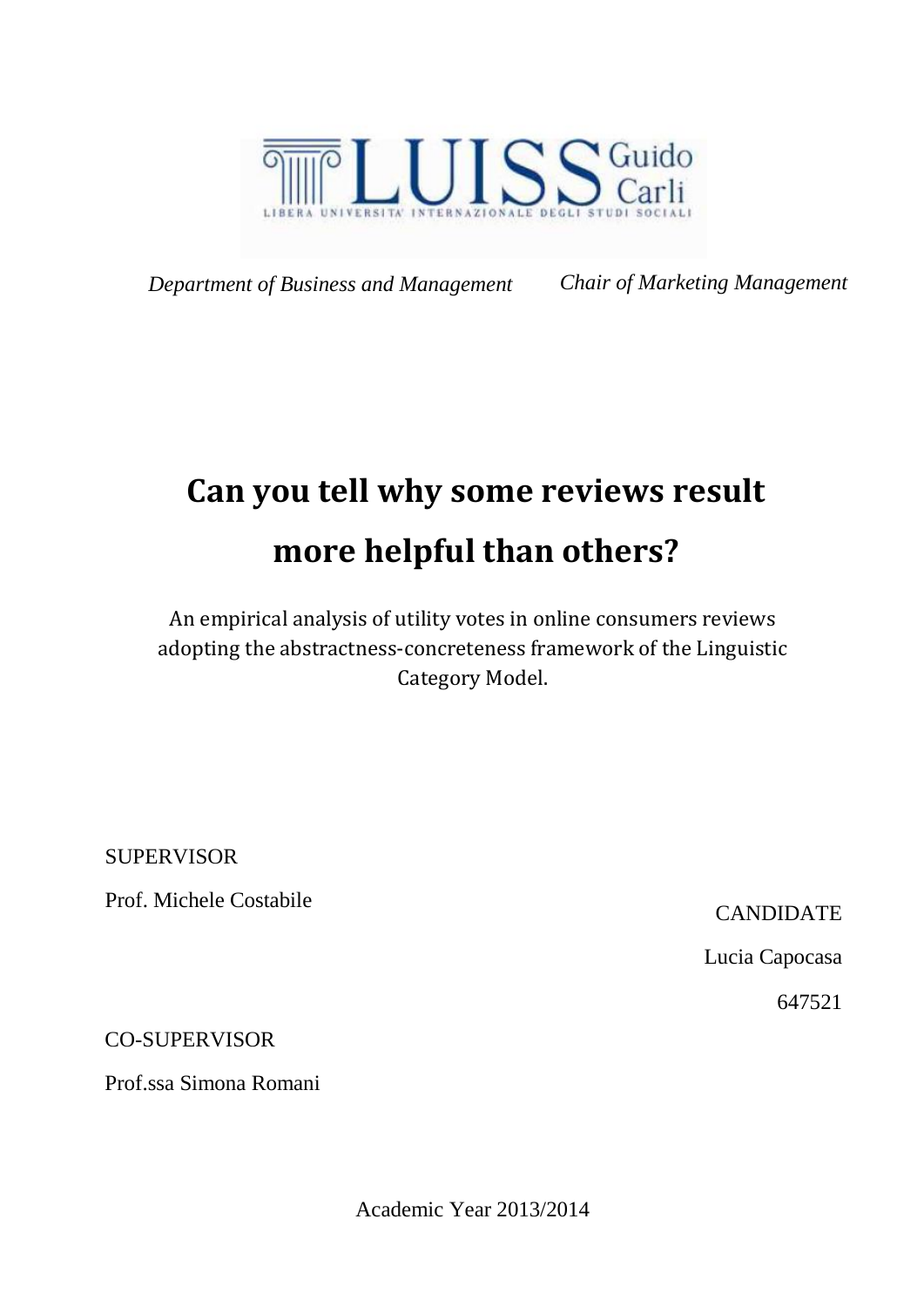# **TABLE OF CONTENTS**

#### CHAPTER ONE:

# INTRODUCTION TO THE WOM ENVIRONMENT

| 1.1 INTRODUCTION: STATEMENT OF THE PROBLEM AND AIM OF THE RESEARCH | 9  |
|--------------------------------------------------------------------|----|
| 1.2 "AS IS" SITUATION: WHAT COMPANIES DO                           | 10 |
| 1.2.1 Dos and Don'ts: how to exploit the content of OWOM           | 11 |
| 1.3 WOM: IS IT REALLY WORTH OF STUDYING?                           | 13 |
| 1.3.1 WOM origin and definition                                    | 15 |
| 1.3.1.1 OWOM vs traditional communication media                    | 16 |
| 1.3.1.2 WOM vs viral marketing: is there any difference?           | 18 |
| 1.3.2 WOM characteristics                                          | 20 |
| 1.3.3 From Word of Mouth to Word of Mouse                          | 22 |
| 1.3.4 OWOM and Social Media                                        | 26 |
| 1.4 LITERATURE REVIEW: ON THE SHOULDERS OF GIANTS                  | 28 |
| 1.4.1 Market-level analysis                                        | 29 |
| 1.4.2 Individual-level analysis                                    | 33 |
| 1.4.3 PWOM and NWOM impact                                         | 35 |
| <b>1.5 GAP OF LITERATURE</b>                                       | 36 |
| <b>1.6 CONCLUSIONS</b>                                             | 38 |

## CHAPTER TWO:

# THE LINGUISTIC CATEGORY MODEL AND ITS APPLICATIONS

| 2.1 INTRODUCTION            | 39 |
|-----------------------------|----|
| 2.2 LCM: WHAT DOES IT MEAN? | 40 |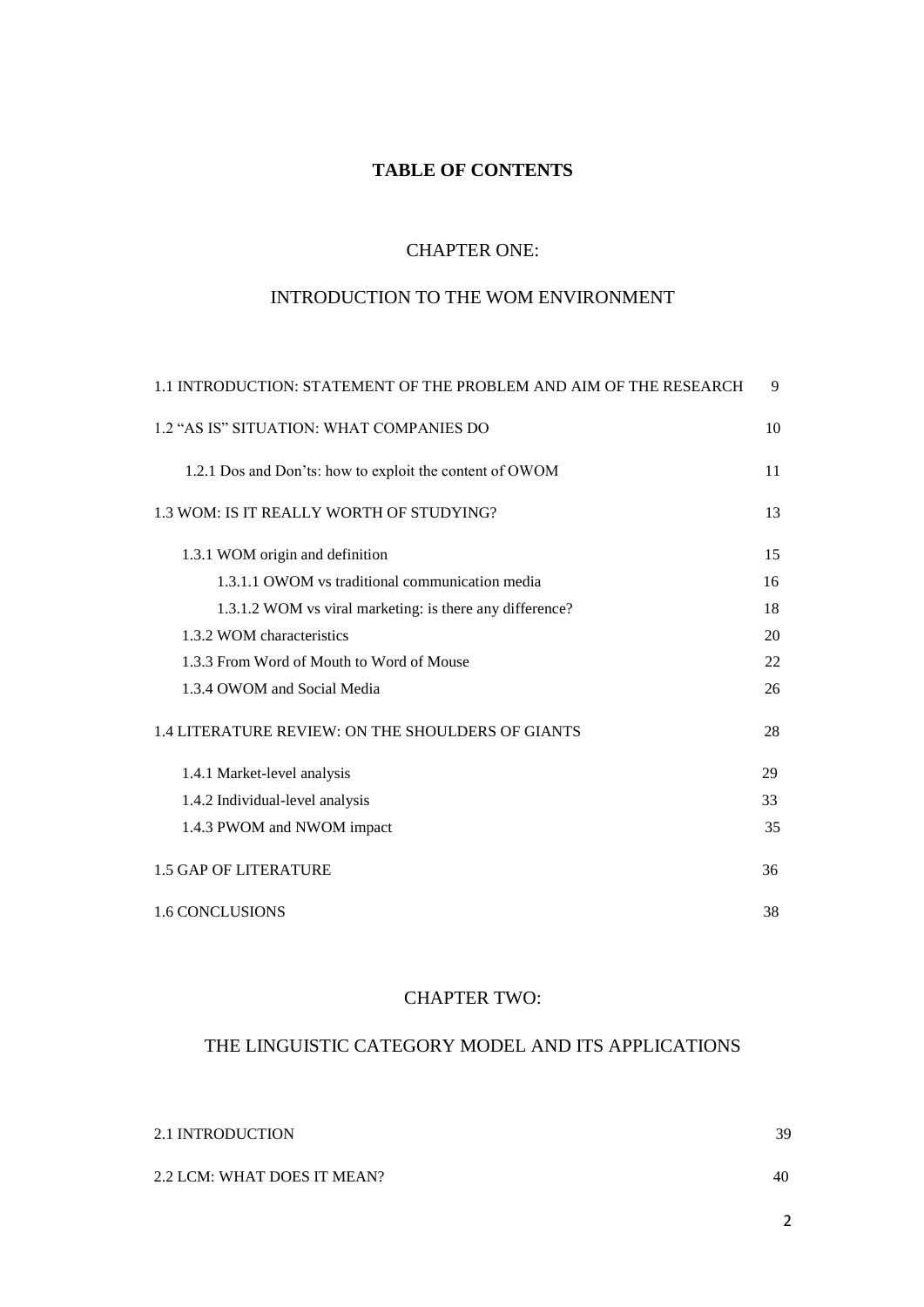| 2.2.1 Language and LCM                               | 40 |  |
|------------------------------------------------------|----|--|
| 2.2.2 LCM pioneers: theoretical background           | 41 |  |
| 2.2.3 Interpersonal domain findings and implications | 44 |  |
| 2.3 LANGUAGE AND OWOM                                | 49 |  |
| 2.3.1 Beyond the interpersonal domain                | 49 |  |
| 2.3.2 Language abstraction on the receivers' side    | 52 |  |
| 2.3.3 Language abstraction on buying intention       | 54 |  |
| 2.4 GAP OF LITERATURE                                | 56 |  |
| <b>2.5 CONCLUSIONS</b>                               | 59 |  |

#### CHAPTER THREE:

# RESEARCH MODEL, METHODOLOGY, ANALYSIS

| 3.1 INTRODUCTION              | 60 |
|-------------------------------|----|
| <b>3.2 RESEARCH STRUCTURE</b> | 62 |
| 3.2.1 Hypothesis Development  | 63 |
| 3.3 SAMPLE SELECTION          | 65 |
| <b>3.4 DATA COLLECTION</b>    | 68 |
| <b>3.5 DATA ANALYSIS</b>      | 70 |
| 3.5.1 Study I                 | 72 |
| 3.5.2 Study II                | 78 |
| 3.5.3 Findings                | 79 |
| <b>3.6 CONCLUSION</b>         | 81 |

#### CHAPTER FOUR:

## MANAGERIAL IMPLICATIONS AND LIMITATIONS

4.1 INTRODUCTION 82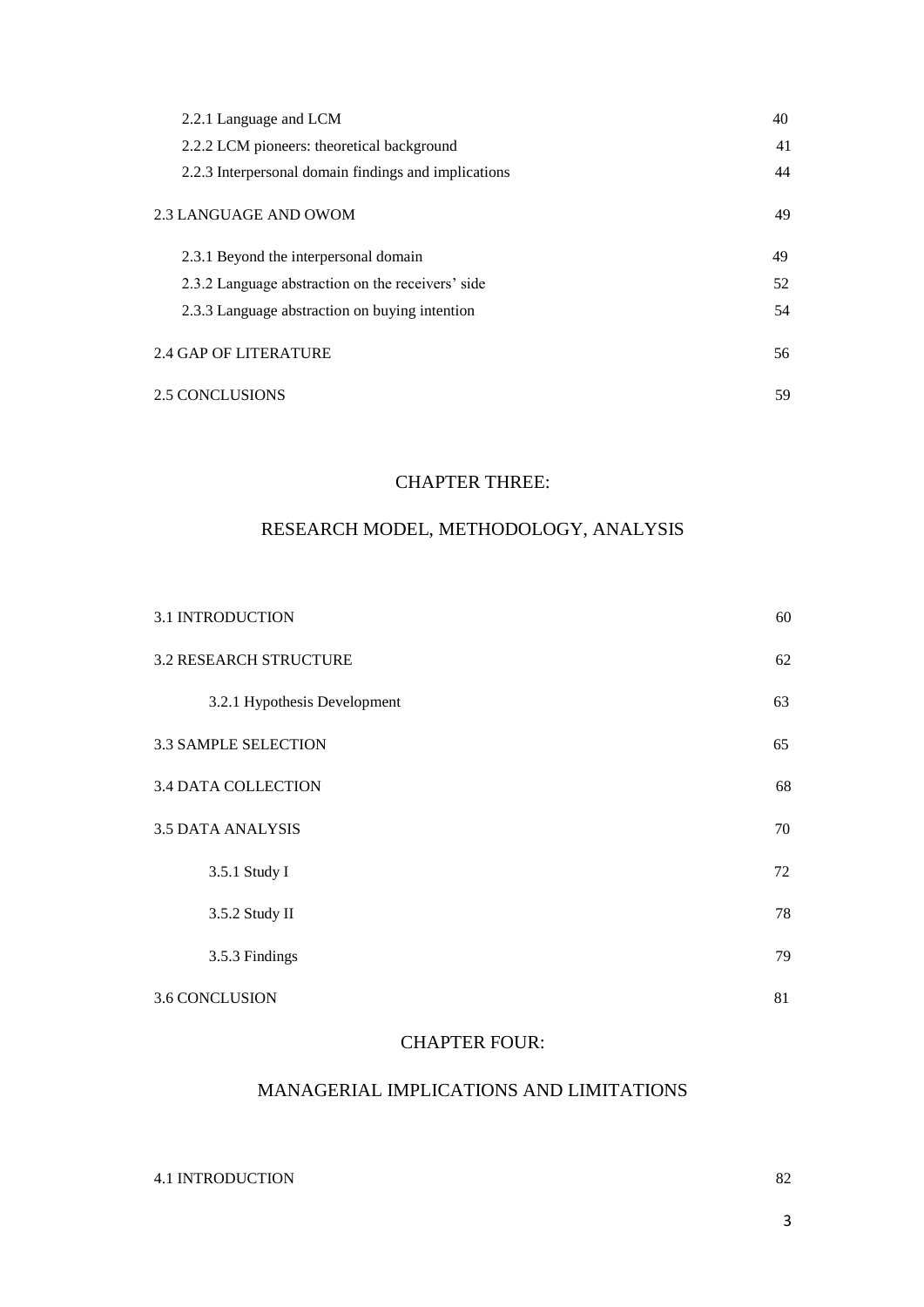| <b>4.2 DISSERTATION OVERVIEW</b>                            | 82  |
|-------------------------------------------------------------|-----|
| <b>4.3 MANAGERIAL IMPLICATIONS</b>                          | 85  |
| <b>4.4 RESEARCH LIMITATIONS AND ROOM FOR FUTURE STUDIES</b> | 88  |
| <b>4.5 CONCLUSION</b>                                       | 89  |
|                                                             |     |
| <b>APPENDIX</b>                                             | 90  |
| <b>REFERENCES</b>                                           | 96  |
| <b>ONLINE REFERENCES</b>                                    | 103 |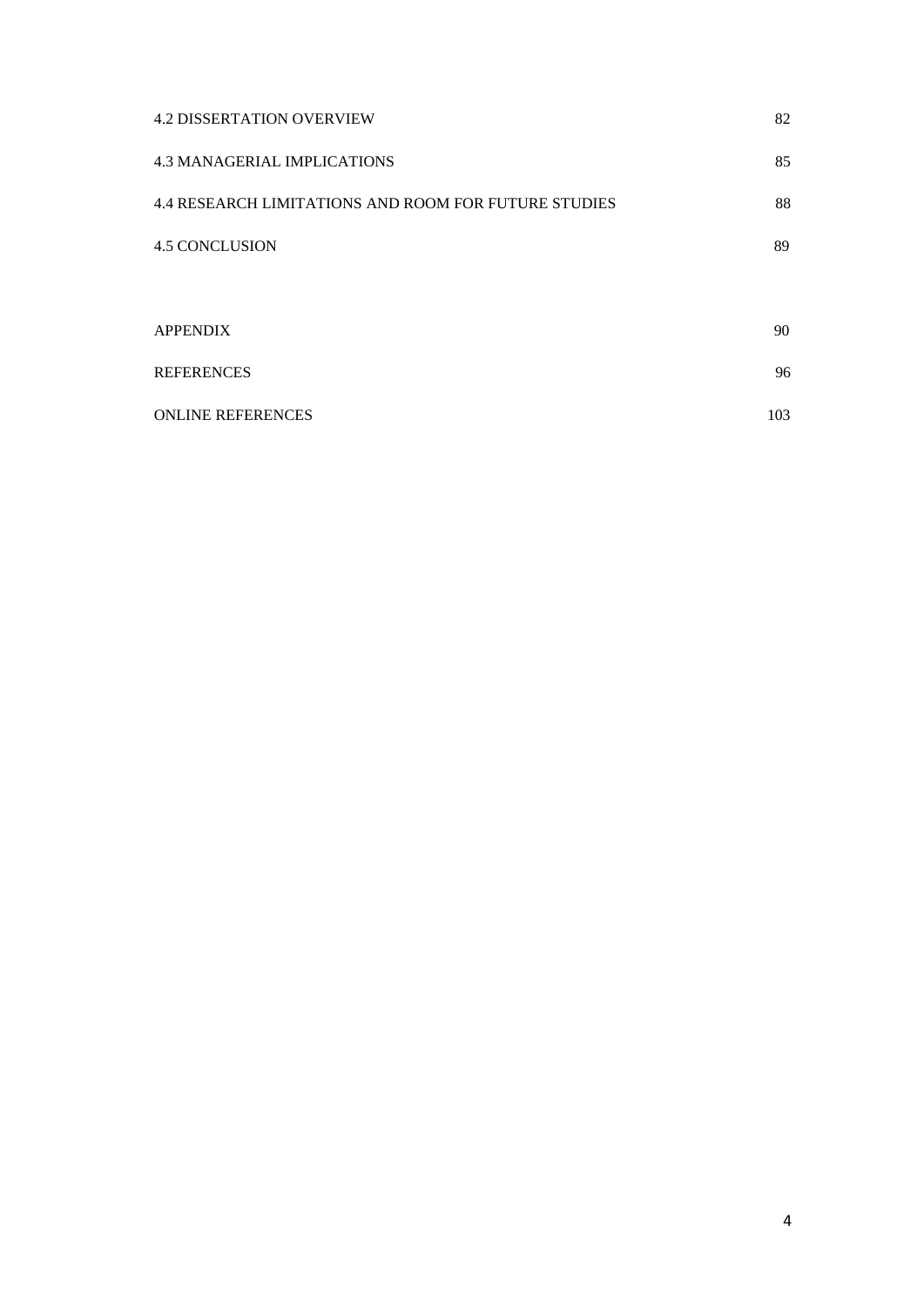## *SUMMARY*

An ever increasing number of marketers are recently trying to exploit the opportunities given by consumer-generated buzz, since the power of a more trustworthy, peer-to-peer communication has a certain appeal in building brand awareness, in innovation adoption, in product diffusion and, pragmatically, in the impact of sales<sup>1</sup>.

Therefore, although Word-of-Mouth (WOM) is usually generated spontaneously, an increasing number of companies are pro-actively intervening in an effort to stimulate and manage WOM activity<sup>2</sup>.

But what make WOM really worth of studying?

To have a sense of the impact of WOM in terms of numbers, Berger<sup>3</sup> reported that social talks generate more than 3.3 billion daily brand impressions<sup>4</sup>; another research by McKinsey<sup>5</sup> demonstrates that "*word of mouth is the primary factor behind 20 to 50 percent of all purchasing decisions* (p.2).... *marketing-induced consumer-toconsumer word of mouth generates more than twice the sales of paid advertising in categories as diverse as skincare and mobile phones* (p.8)".

Described as "the world's most effective, yet least understood marketing strategy"<sup>6</sup>, WOM received attention from practitioners and researchers only in the last 40 years, but it is not a recent phenomenon at all.

The first organic study on WOM has been conducted by Arndt in  $1967^7$ , who investigated how product-related conversations could affect purchasing behavior.

 $\overline{a}$ 

<sup>1</sup> More a more in depth analysis, please refer to: Chevalier J.A., Mayzlin D., *The effect of word of mouth on sales: Online book review*, Journal of Marketing Research, Vol. XLIII, Aug 2006, 345-354. 2 Buttle F. A. (1998), *Word of mouth: understanding and managing referral marketing*, Journal of Strategic Marketing, 6:3, 241-254, DOI: 10.1080/096525498346658.

<sup>3</sup> Berger J., *Word-of-Mouth and Interpersonal Communication: An Organizing Framework and Directions for Future Research.*

<sup>&</sup>lt;sup>4</sup> Keller and Libai, 2009.

<sup>5</sup> Bughin J., Doogan J., Wetvik O.J., *A new way to measure Word-of-Mouth marketing*, McKinsey Quarterly, Apr 2010.

<sup>6</sup> Berger J., *Word-of-Mouth and Interpersonal Communication: An Organizing Framework and Directions for Future Research.(From: Misner 1999).*

 $<sup>7</sup>$  Arndt, Johan (1967), "Role of Product-Related Conversations in the Diffusion of a New Product."</sup> *Journal of Marketing Research*, 4 (3), 291-295.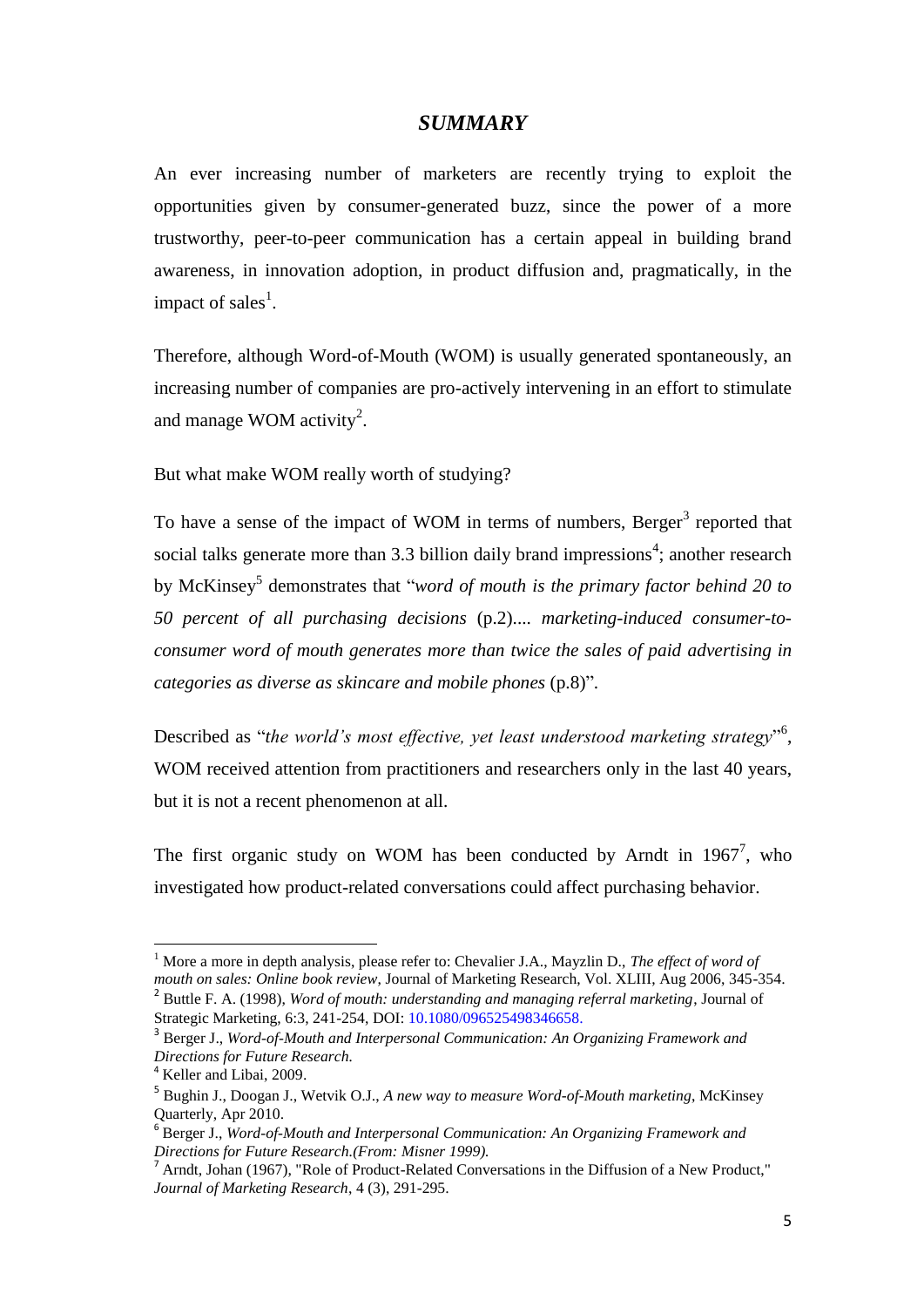In his research, he defines WOM as an oral, person-to-person communication between a receiver and a communicator whom the receiver perceives as non commercial, regarding a brand, product or service $8$ .

Since WOM belongs to a consumer-dominated channel of marketing communication, thanks to the fact that the sender is independent of the market (no direct monetary incentives), it is hence considered to be more reliable and trustworthy than traditional company controlled communications<sup>9</sup>.

A well thought-out framework that tries to include all the elements of WOM communication is presented by Berger (see **figure 1**).



 $\overline{a}$ 

**Figure 1: Visual depiction of Key Communication Factors**

Source: Berger J., *Word-of-Mouth and Interpersonal Communication: An Organizing Framework and Directions for Future Research.*

Going back to the general notion of eWOM, while it has some characteristics in common with traditional WOM communication, it differs in several dimensions.

To summarize the most important features of eWOM communications<sup>10</sup>:

- 1. eWOM communication possesses unprecedented scalability and speed of diffusion, unlike traditional WOM, in which the information was shared among small groups;
- 2. eWOM is a one-to-many process, similar to the mass media communication, while traditional WOM had narrowed boundaries (see below **Figure 2**);

<sup>8</sup> Buttle F. A. (1998), *Word of mouth: understanding and managing referral marketing*, Journal of Strategic Marketing, 6:3, 241-254, DOI: 10.1080/096525498346658.

<sup>9</sup> More info in: Brown J., Broderick A. J., N. Lee, *Word of mouth communication within the online communities: conceptualizing the online network*, Journal Of Interactive Marketing Volume 21 / Number 3 / Summer 2007.

<sup>10</sup> For a more comprehensive analysis please consider: Cheung C. M.K., Thadani D. R., *The impact of electronic word-of-mouth communication: A literature analysis and integrative model*, Decision Support Systems 54 (2012) 461–470.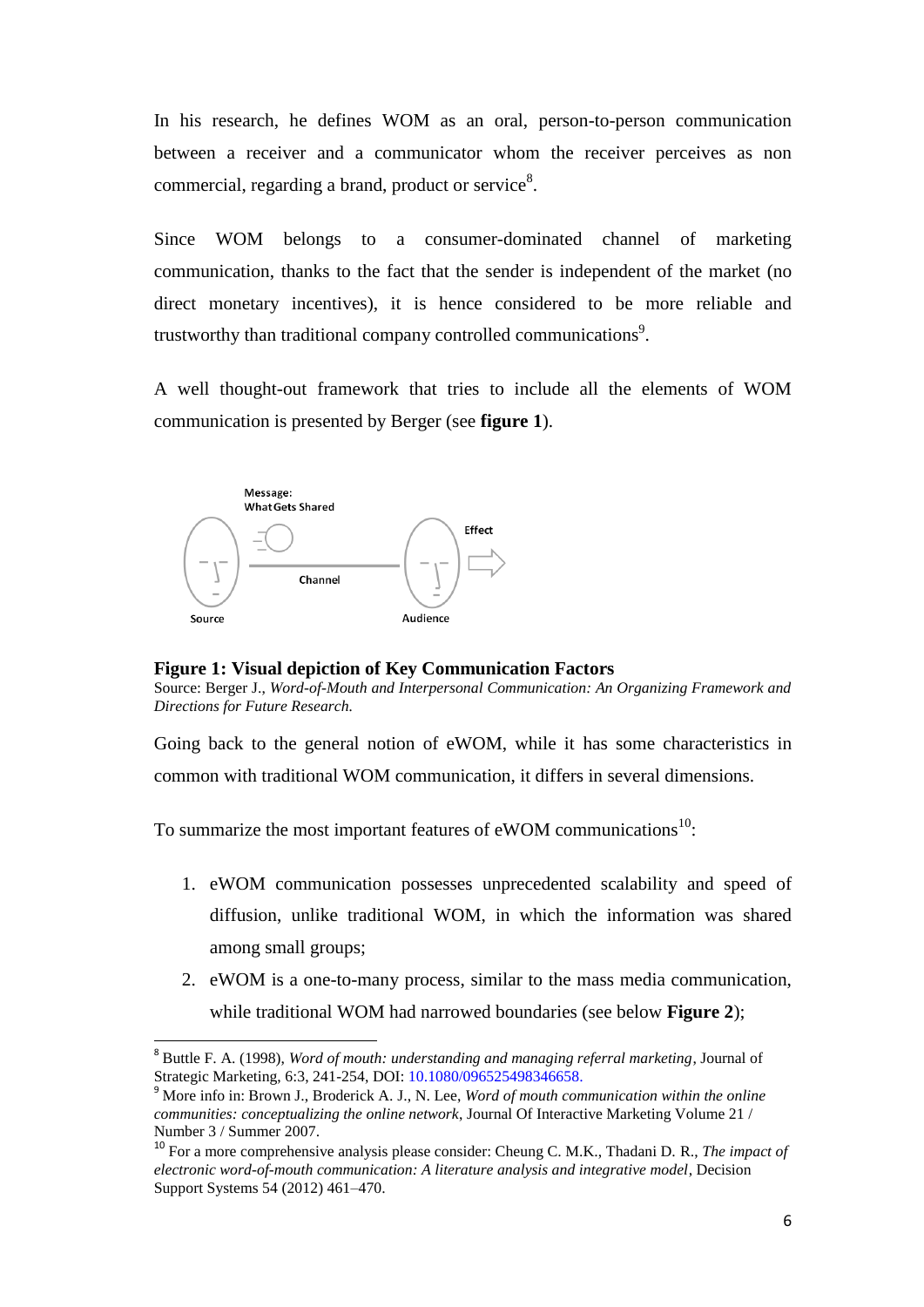- 3. eWOM is a low-cost and bidirectional communication, with companies being able to receive and respond back feedbacks $^{11}$ ;
- 4. eWOM communications involve multi-way exchanges of information in asynchronous mode, meaning that information in the form of eWOM does not need to be exchanged at the same time when all communicators are present;
- 5. eWOM communications are more persistent and accessible. Most of the textbased information presented on the Internet is archived and thus would be made available for an indefinite period of time;
- 6. eWOM communications are more measurable than traditional WOM, in terms of quantity, quality, format and persistency. This is mainly the reason why, although WOM is not a recent phenomenon, literature and interests flourished with the advent of the Internet, when it became easier to develop a measurement framework;
- 7. in eWOM the sources of information are individuals who have little or no prior relationship with the information seeker, so that consumers' inferences about the trustworthiness of the information can only be the review itself<sup>12</sup>;
- 8. eWOM is usually unsolicited, meaning that the recipients are not looking for the information<sup>13</sup>;
- 9. Reputation as "experts" on internet by someone who writes many reviews (Ex. Blogs,..).

The framework of analysis concerning eWOM literature mainly distinguishes between:

1. Market-level analysis;

 $\overline{a}$ 

2. Individual-level analysis.

<sup>&</sup>lt;sup>11</sup> Dellarocas C., (2003), *The Digitization of Word of Mouth: Promise and Challenges of Online Feedback Mechanisms*, Management Science Vol. 49(N°10):1407-1424.

<sup>12</sup> Xia L., N. Nasr Bechwati (2008), *Word of Mouse*, Journal of Interactive Advertising, Vol 9 No 1 (Fall 2008), pp. 3‐13.

An example of transactions based on cooperation and trust thanks to a well designed feedback mechanism is eBay. For more in depth info, refer to: Dellarocas C., (2003), *The Digitization of Word of Mouth: Promise and Challenges of Online Feedback Mechanisms*, Management Science Vol. 49(N°10):1407-1424. [http://dx.doi.org/10.1287/mnsc.49.10.1407.17308.](http://dx.doi.org/10.1287/mnsc.49.10.1407.17308)

<sup>&</sup>lt;sup>13</sup> Moreover, De Bruyn and Lilien noticed that there is little literature in addressing the unsolicited WOM communication, especially the electronic one.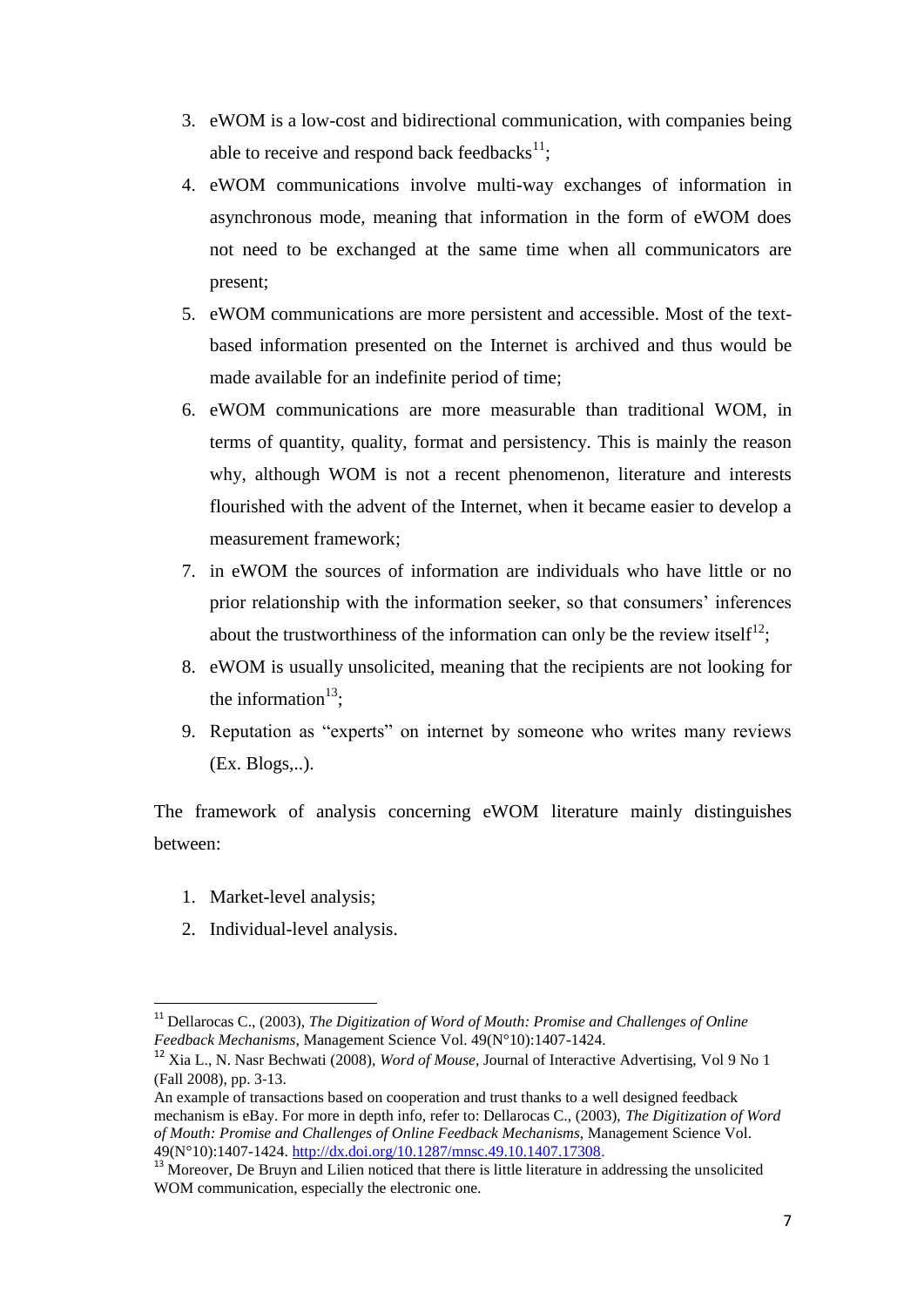In the first series of studies, researchers focused on market-level parameters, such as product sales and using objective panel data, such as the rate and the valence of consumer reviews to examine the impact of eWOM messages on product sales. The major studies in this field are Chevalier and Mayzlin (2006), Dellarocas, Zhang, and Awad (2004) and Duan, Gu and Whinston (2008), Gopinath and Krishnamurthi (2014).

In the second field of research, instead, eWOM is considered a process of personal influence, in which communications between a communicator (sender) and a receiver can change the receiver's attitude and purchasing decision.

Most interesting research in this field have been conducted by Berger, Yi-Wen Fan 2013; Hennig - Thuraut (2004), Xia and Bechwati (2008).

#### **Market-level analysis**

One renewed paper $14$  presented three new distinct forms of OWOM valence attribute focused, emotion focused, and recommendation focused, finding that rational messages (for example, attribute-oriented advertising) wears out a bit faster than emotion-oriented advertising.

Moreover, the volume of OWOM does not have a significant impact on sales. This suggests that, in our data, "what people say" is more important than "how much people say."<sup>15</sup>

Unlike Krishnamurthi, other studies on OWOM volume considered straightforward that this is positively associated with product sales, while the effect of OWOM valence is still controversial.

#### **Individual-level analysis**

 $\overline{a}$ 

When talking about individuals, word-of-mouth literature focuses on motivations behind the peer-to-peer communication and its effects on other consumers.

<sup>14</sup> We refer to: Gopinath S., Thomas J. S., Krishnamurthi L., *Investigating the Relationship Between the Content of Online Word of Mouth, Advertising, and Brand Performance*, Vol. 33, No. 2, March– April 2014, pp. 241–258.

<sup>15</sup> Gopinath S., Thomas J. S., Krishnamurthi L., *Investigating the Relationship Between the Content of Online Word of Mouth, Advertising, and Brand Performance*, Vol. 33, No. 2, March–April 2014, pp. 241–258.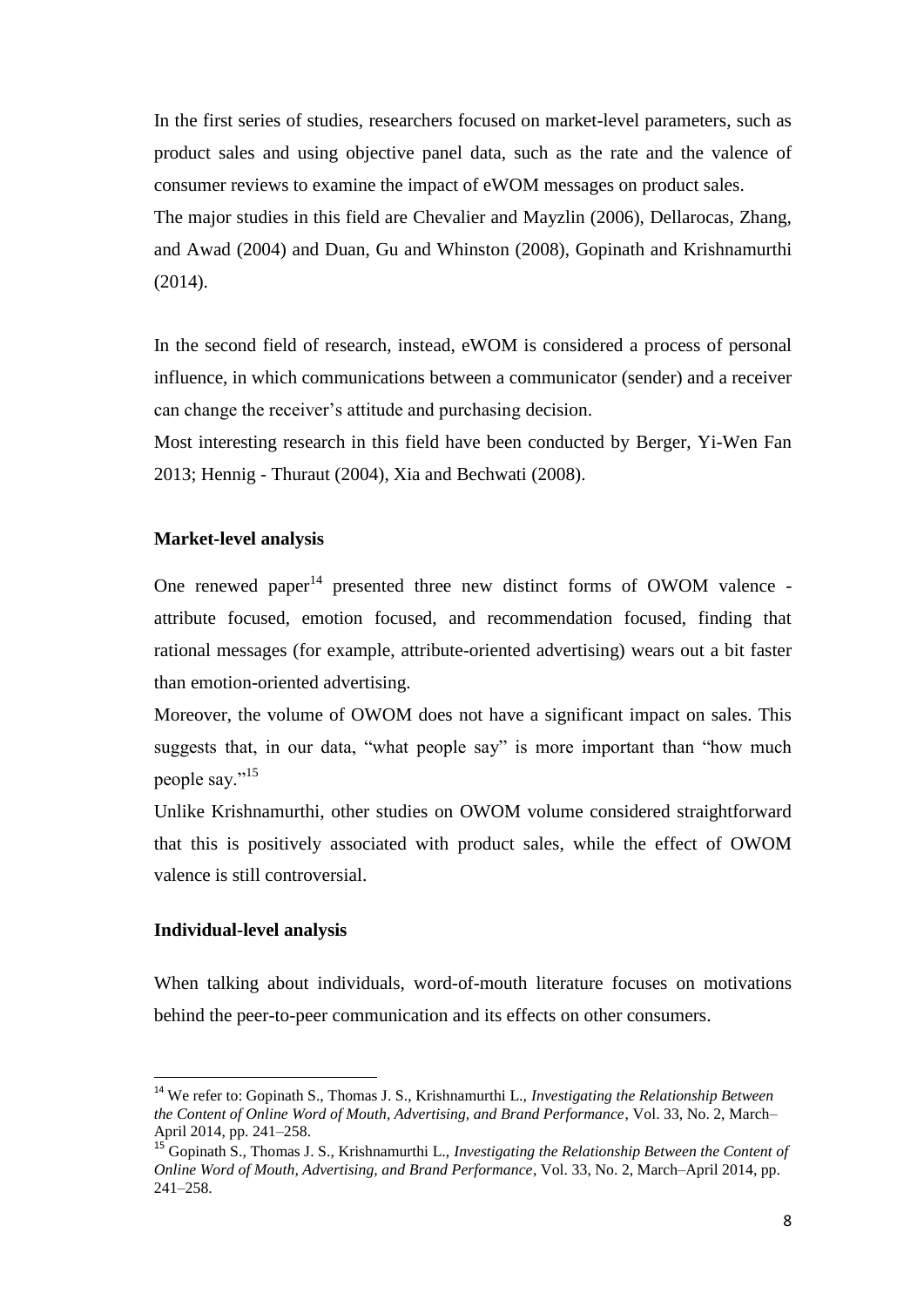Berger found that word-of-mouth can affect consumers' behavior through two key routes: awareness and persuasion.

The first effect states that word-of-mouth can inform people that a product or behavior exists and it is particularly important for new, unknown, or low-risk products and ideas.

The second point's aim is to shape other consumers' opinions, behavior and social identity that consumers associate to a product, thus changing purchasing behavior; it is more important when the uncertainty is high.

Another way, of course, to reduce risk is to elevate the review or recommendation credibility, since it has been proved to be a first determinant in consumers' decision making process<sup>16</sup>.

## **LINGUISTIC CATEGORY MODEL**

 $\overline{a}$ 

The determination of the concreteness or abstractness of the verbs follows the framework of the Linguistic Category Model  $(LCM)^{17}$ , and this classification has been extensively used in the literature when discussing the linguistic implications on Interpersonal behavior, first, but it has also been applied in politics, personnel selection<sup>18</sup> and, recently, in product related conversations, specifically, in Online Word-of-Mouth.

In order to determine the impact of language abstractness, Semin and Fiedler identified four different clusters:

|                                             | Examples:                            |
|---------------------------------------------|--------------------------------------|
| 1. DAVs or <i>descriptive action verbs</i>  | Touch, visit, wake up, watch,<br>etc |
| 2. IAVs or <i>interpretive action verbs</i> | Help, hurt, inhibit, etc.            |
| 3. SVs or <i>state verbs</i>                | Like, admire, abhor, etc.            |

<sup>16</sup> Yi-Wen Fan, Yi-Feng Miao, Yu-Hsien Fang & Ruei-Yun Lin, *Establishing the Adoption of Electronic Word-of-Mouth through Consumers' Perceived Credibility*, International Business Research; Vol. 6, No. 3; 2013.

<sup>&</sup>lt;sup>17</sup> The first study that suggested the usage of these 4 categories is by: Semin G. R., Fiedler K., *The Cognitive Functions of Linguistic Categories in Describing Persons: Social Cognition and Language,*  Journal of Personality and Social Psychology, 1988, Vol, 54, No, 4, 558-568.

<sup>&</sup>lt;sup>18</sup> Rubini and Menegatti comprehensively treated language biases both in politics and in personnel selection areas.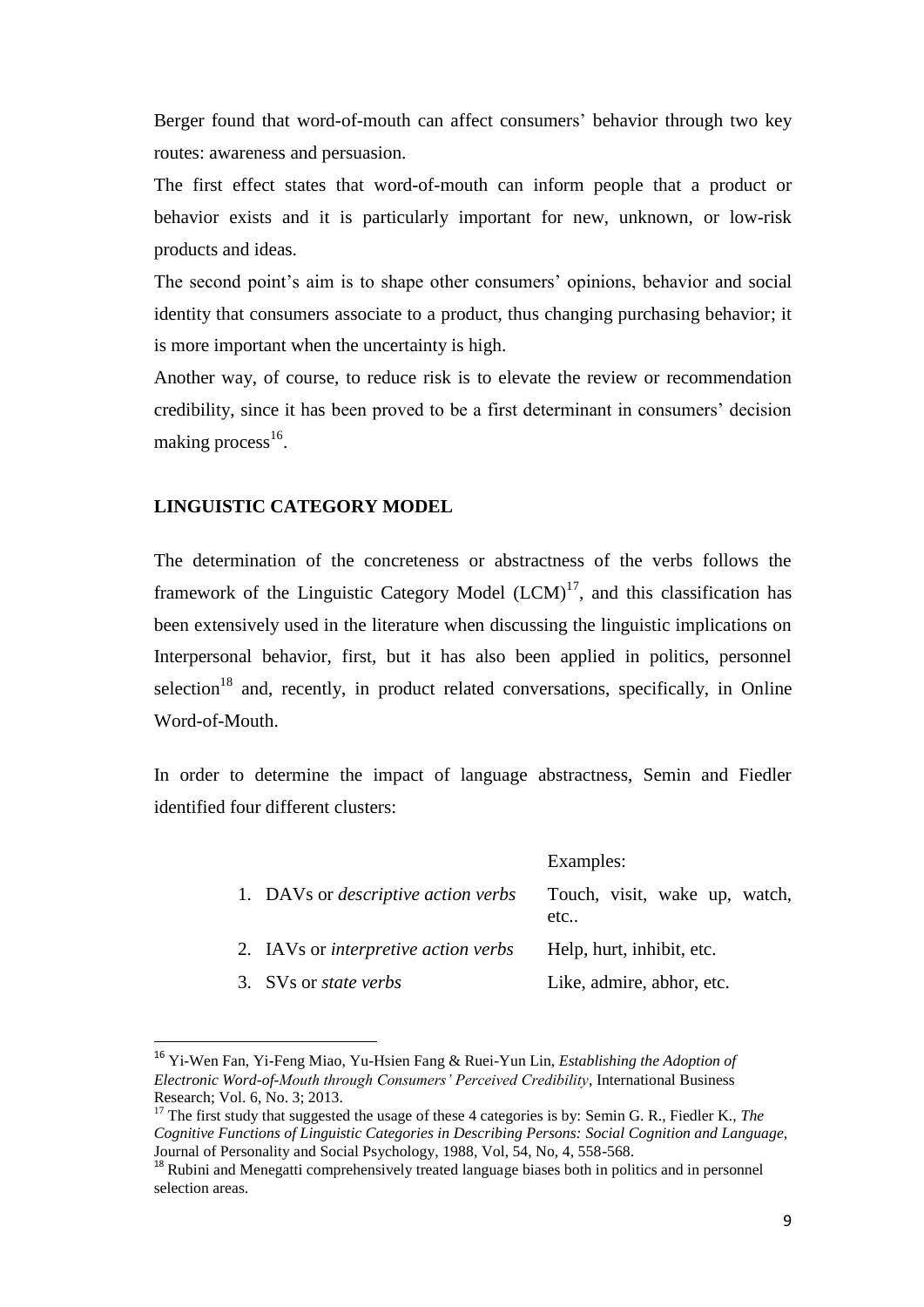4. Adjs or *adjectives* Friendly, jealous, offensive, patient, etc..

To each of these kind of verbs and predicates is associated a different level of increasing abstractness, from DAVs to Adjs, in describing behaviors.

The research conducted by Semin and Fiedler tested five dependent variables that give more insights on the characteristics of each linguistic category: *subject informativeness, situative informativeness, verifiability, disputability and enduringness*.

A comprehensive summary of these findings is represented in the graph below (**Table 2**) that shows the pattern of the criteria and characteristics of the four linguistic dimensions in the LCM.



**LINGUISTIC CATEGORIES**

**Table 2: Characteristics of the four linguistic categories as emerged by the study by Semin and Fiedler (1988).**

10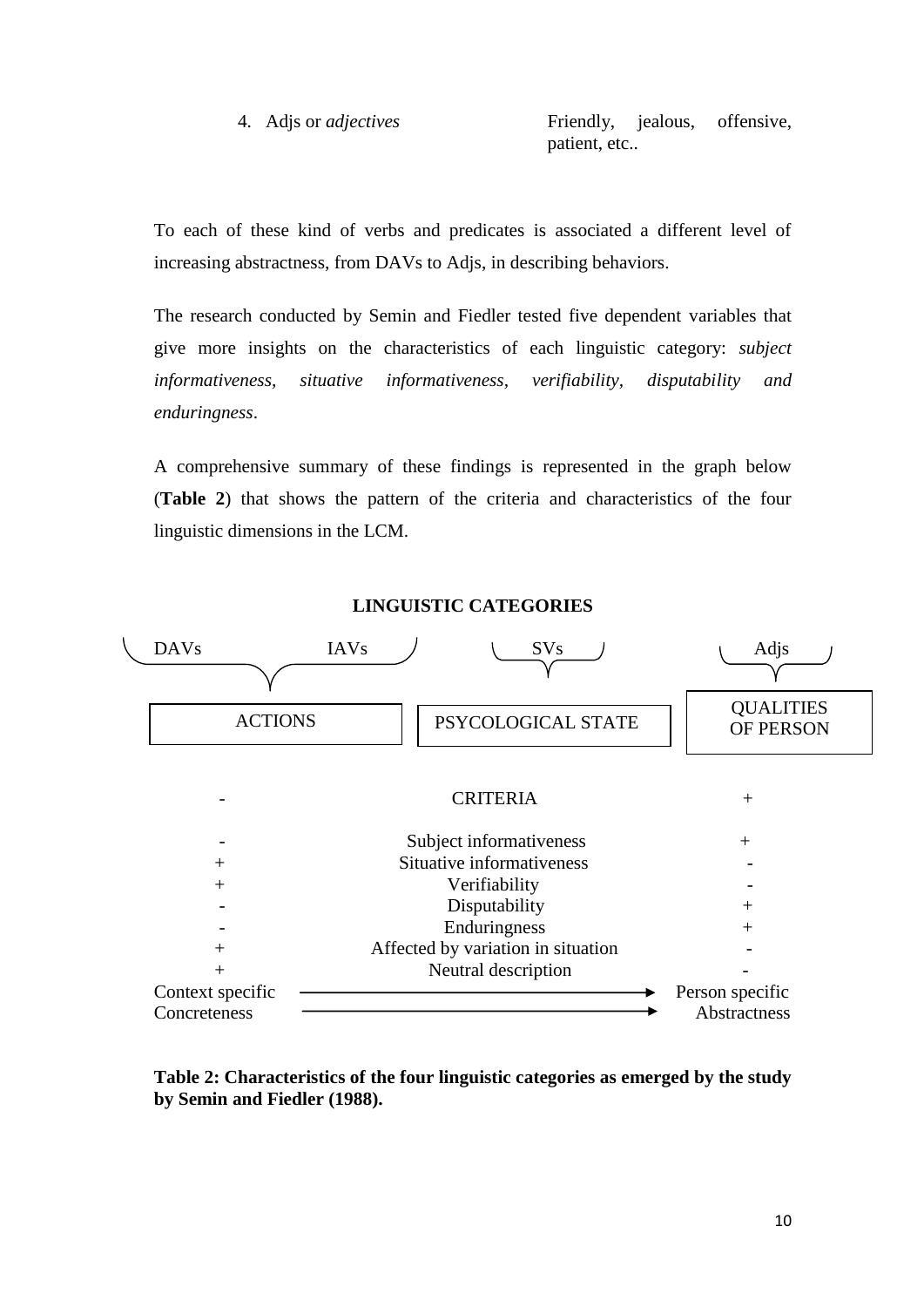# **LANGUAGE AND OWOM**

Schellekens and her colleagues examined for the first time in the field of the Linguistic Category Model, the implications of language abstraction in products and not behavior experiences, going beyond the interpersonal domain application.

We summarize these findings in the table below (**Table 3**).

| <b>DAVs</b>                                                   | <b>IAVs</b> | <b>SVs</b> | Adjs                                                         |
|---------------------------------------------------------------|-------------|------------|--------------------------------------------------------------|
| <b>Concreteness</b>                                           |             |            | <b>Abstractness</b>                                          |
| <b>Experience NOT</b><br>congruent with a<br>priori attitudes |             |            | <b>Experience</b><br>congruent with a<br>priori attitudes    |
| -Negative<br>experience but<br>favorable brand<br>attitude    |             |            | -Negative<br>experience and<br>unfavorable brand<br>attitude |
| -Positive<br>experience but<br>unfavorable brand<br>attitude  |             |            | -Positive<br>experience and<br>favorable brand<br>attitude   |

#### **Table 3: Language abstraction in open-ended product description: findings**

This result can be explained by the fact that consumers that had a product experience congruent with their prior expectations use a language (more abstract) that conveys the idea of temporal stability and enduringness<sup>19</sup>: the negative experience is thus viewed as typical of the brand and likely to be replicated.

Does language abstraction have an impact in terms of purchase intention?

 $\overline{a}$ 

 $19$  This finding was previously mentioned when talking about Semin and Fiedler (1988) research.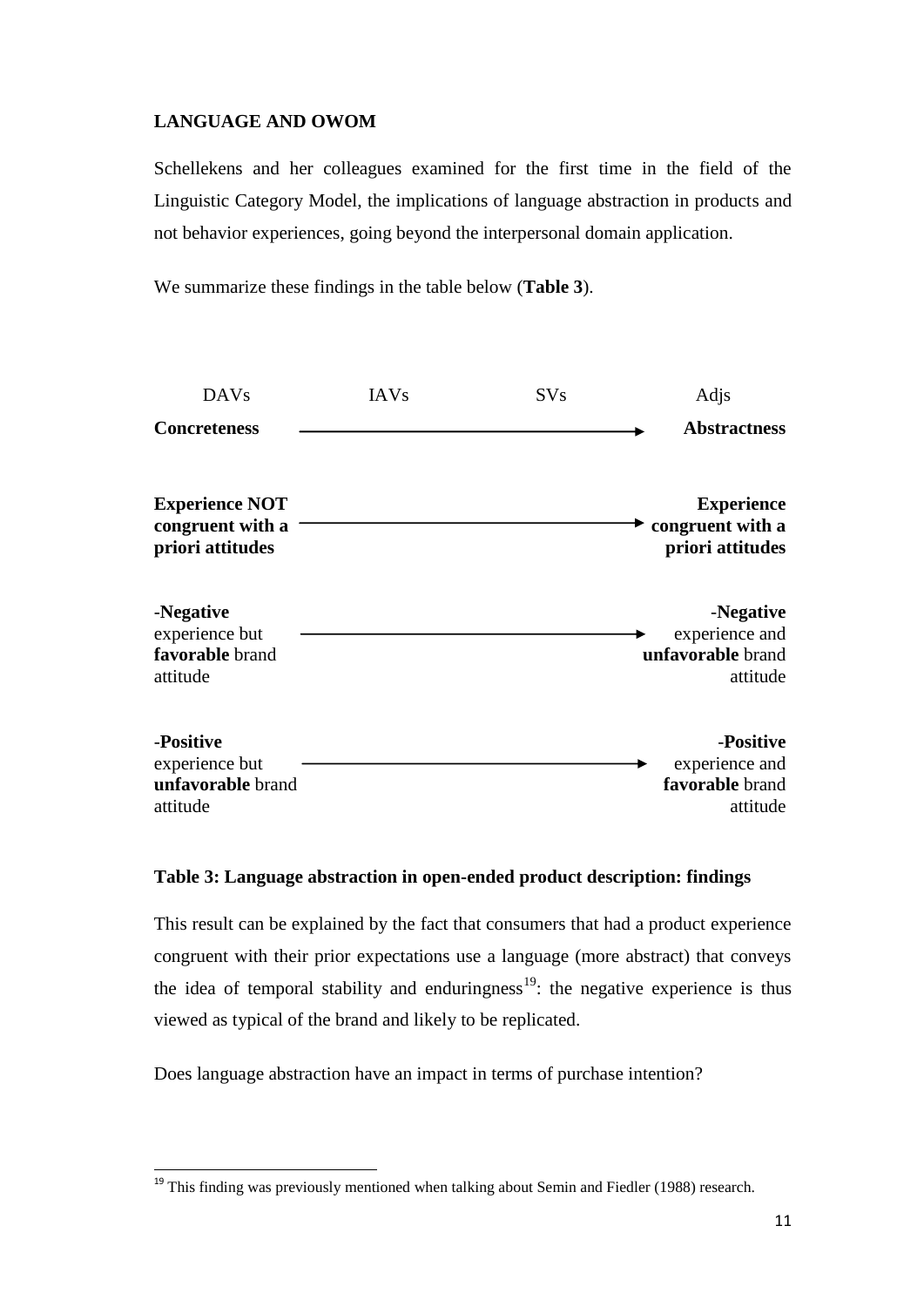It has been proved that abstract descriptions will lead to a higher purchase intention when the experience is positive, since it means that there is consistency between senders' attitudes and real experience.

A first analysis outside the interpersonal domain showed that abstract language reflects the a priori expectation of the consumer, and, if this holds in the real world of online reviews, it would imply that the more the language used tend to be abstract, the more the potential consumers feel the review to be in line with the brands promises and with the reviewer previous experiences.

On the contrary, reviews perceived as on a one-shot event or experience, as they are if the language used is more concrete, convey the idea that the event is not going to be replicated or to last, thus discouraging the next potential consumers to based its purchasing decision on them.

These considerations lead us to infer that the usefulness of a review can follow the same pattern.

Our first hypothesis, then, is:

H1a: The more the language used in online reviews to describe products or services experiences belonging to *experience goods* category is *abstract*, the more the potential consumers is going to find them useful.

H1b: The more the language used in online reviews to describe products or services experiences belonging to *search goods* category is *concrete,* the more the potential consumers is going to find them useful.

Another research question that it has been considered interesting is related to the way the sentiment of the review shapes its perceived usefulness, explained by language abstractness/concreteness.

H2a: A positive review is more useful when written in an abstract language than in a concrete language.

H2b: A negative review is more useful when written in a concrete language than in an abstract language.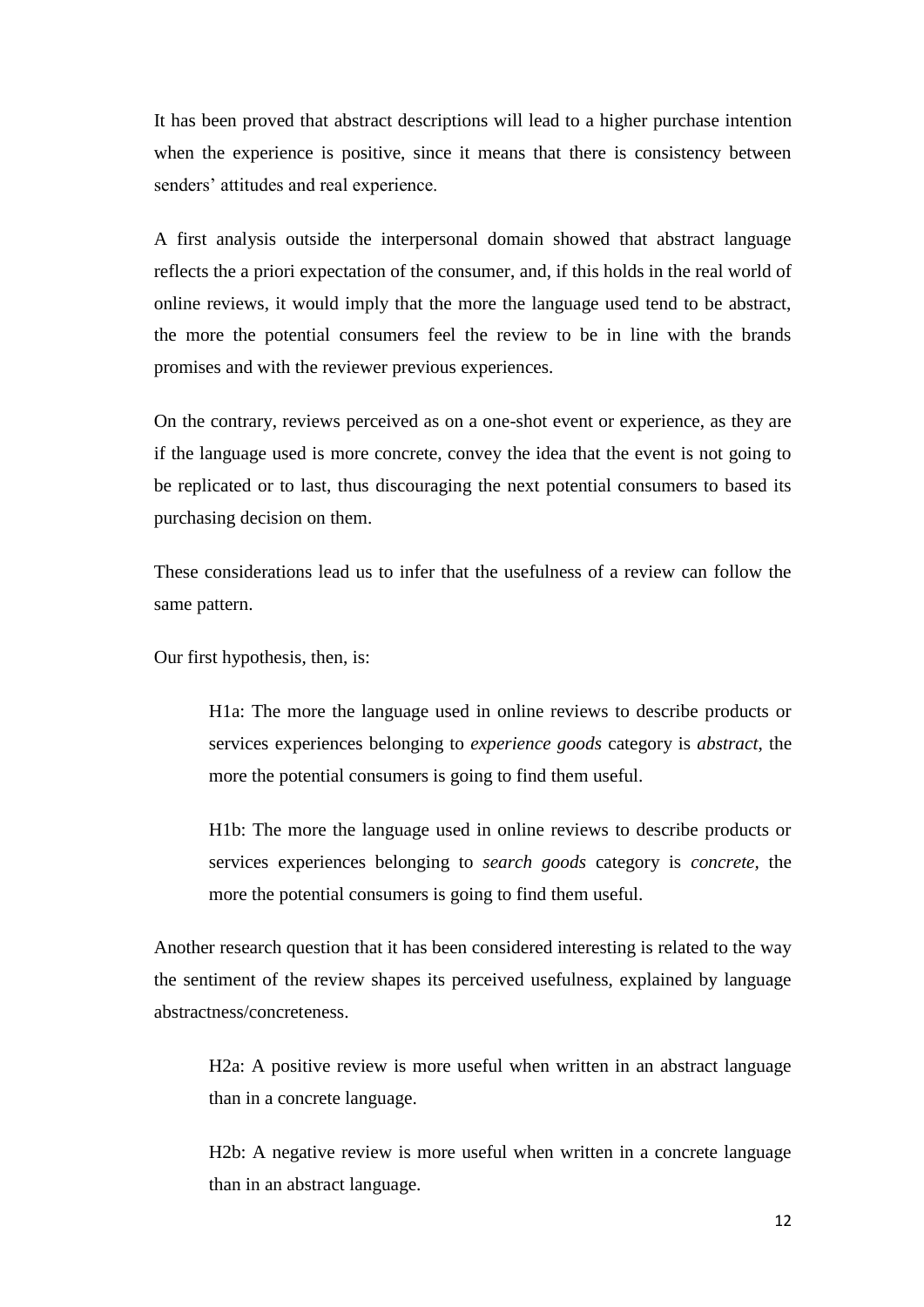#### **SAMPLE SELECTION**

 $\overline{a}$ 

Regarding experience goods related reviews, they have been selected from:

**- Amazon.com**, we tested our hypothesis on **Books (Fiction & Literature; History; Health, fitness & diet)**. A total of **476 reviews** has been selected, of which **156 have been excluded** because not in line with the significance criteria that we stated. They cover a period of time that goes from the  $6<sup>th</sup>$ April 1998 to the  $11<sup>th</sup>$  September 2014.

For what concern, instead, search goods, the sample has been extrapolated from:

**- Amazon.com**, choosing the category **Appliances (small appliances in kitchen & dining).** A total of **938 reviews** has been selected, of which **340 have been excluded** because not in line with the significance criteria that we stated. They cover a period of time that goes from the  $1<sup>st</sup>$  July 2000 to the  $19<sup>th</sup>$ August 2014.

The criteria that has been used for Amazon's reviews in order to get significant results from our test is that all the reviews that have less than 10 utility votes associated (meaning that less than 10 consumers expressed a preference in terms of utility for that specific review) has been excluded, in order to guarantee a not-biased analysis $^{20}$ .

For the study of the products reviews belonging to the experience goods category, we selected a total of 928 online reviews, of which 772 have been considered to be significant and thus were used in our study, accounting for both Books and Hotels.

For the search goods, instead, from a total of 938 reviews, a significant analysis could have been conducted on 598 reviews.

 $20$  In fact, as will be explained later on in the dissertation, the tests for Amazon reviews has been conducted collecting reviews in clusters of % usefulness and, in order to avoid having a 100% utility cluster biased by few people expressing their votes, we decided to exclude less than 10 votes review from our analysis. (In fact, a lot of reviews have associated a number of votes that would have amount to 100% utility: 1 of 1 people expressed the following review helpful, 2 of 2, 3 of 3, and so on).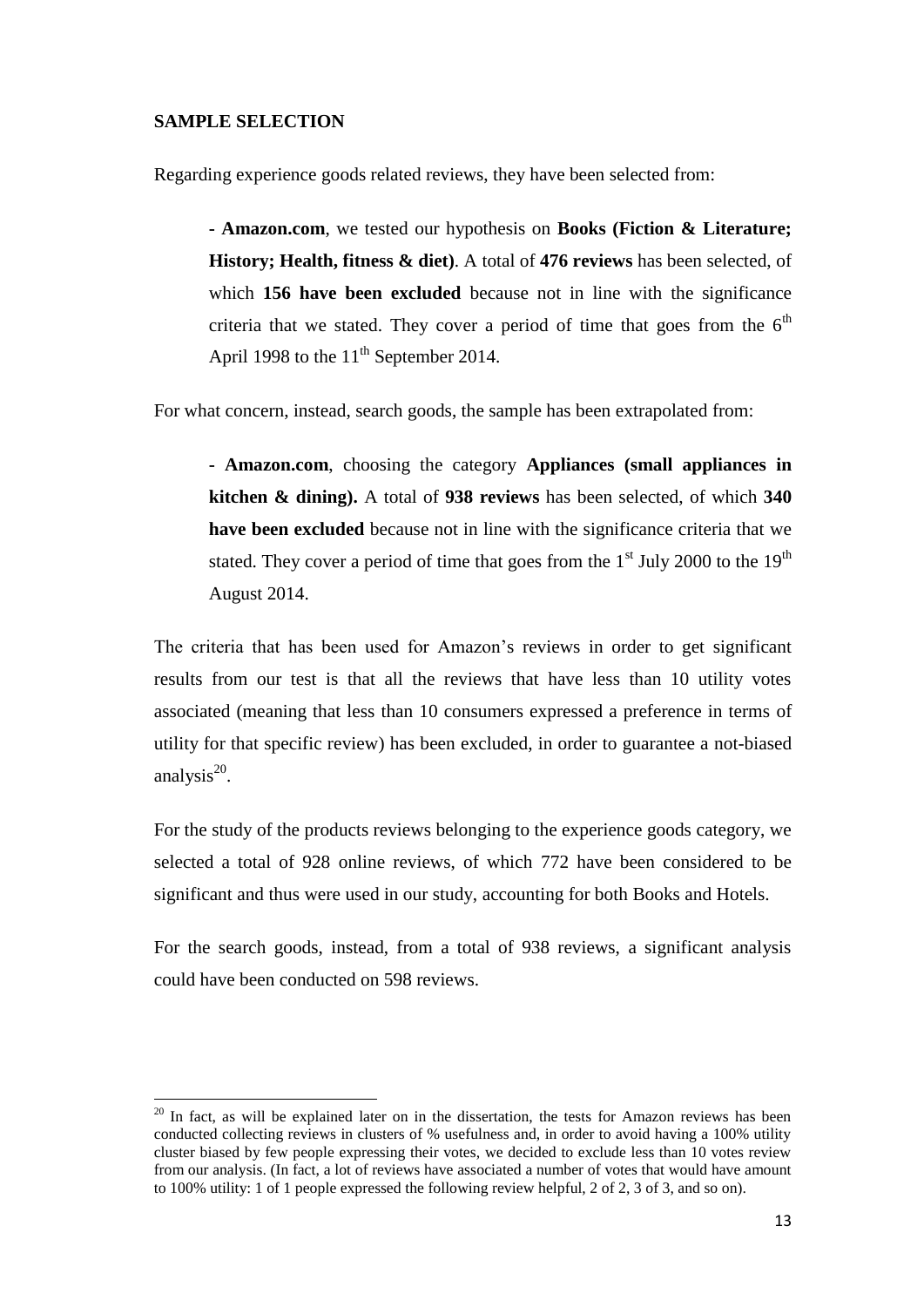The data mentioned above have been collected directly from the related Websites, using proprietary Software<sup>21</sup>.

# **DATA ANALYSIS**

In order to assess this pattern being sure that the judgment on the abstractness/concreteness of the reviews was nor naïve neither subjective, the analysis has been conducted with the aim of a list of verbs classified into the four Linguistic Categories (DAVs, IAVs, SVs, Adjs).

A value from 1 to 5 has been assigned to each review depending on its position along the abstractness/concreteness dimension.

- $\bullet$  1 = low level of abstractness / high level of concreteness [prevalence of DAVs]
- $\bullet$  2 = increasing level of abstractness / decreasing level of concreteness [DAVs and IAVs]
- $\bullet$  3 = mixed language / no prevalence
- $\bullet$  4 = decreasing level of abstractness / increasing level of concreteness [SVs and Adjs]
- $\bullet$  5 = high level of abstractness / low level of concreteness [prevalence of Adjs]

## **Study I**

 $\overline{a}$ 

A linear regression has been run to assess the significance of the analysis.

We chose *usefulness* as our dependent variable, being a good estimate for consumers' purchase intentions.

Consumers freely state the usefulness of each review when deciding and making a purchase online, thus we can easily consider these data not to be biased.

<sup>&</sup>lt;sup>21</sup> The platform is patent pending, so we cannot disclose specific info on the functioning of the software that are not already publicly available.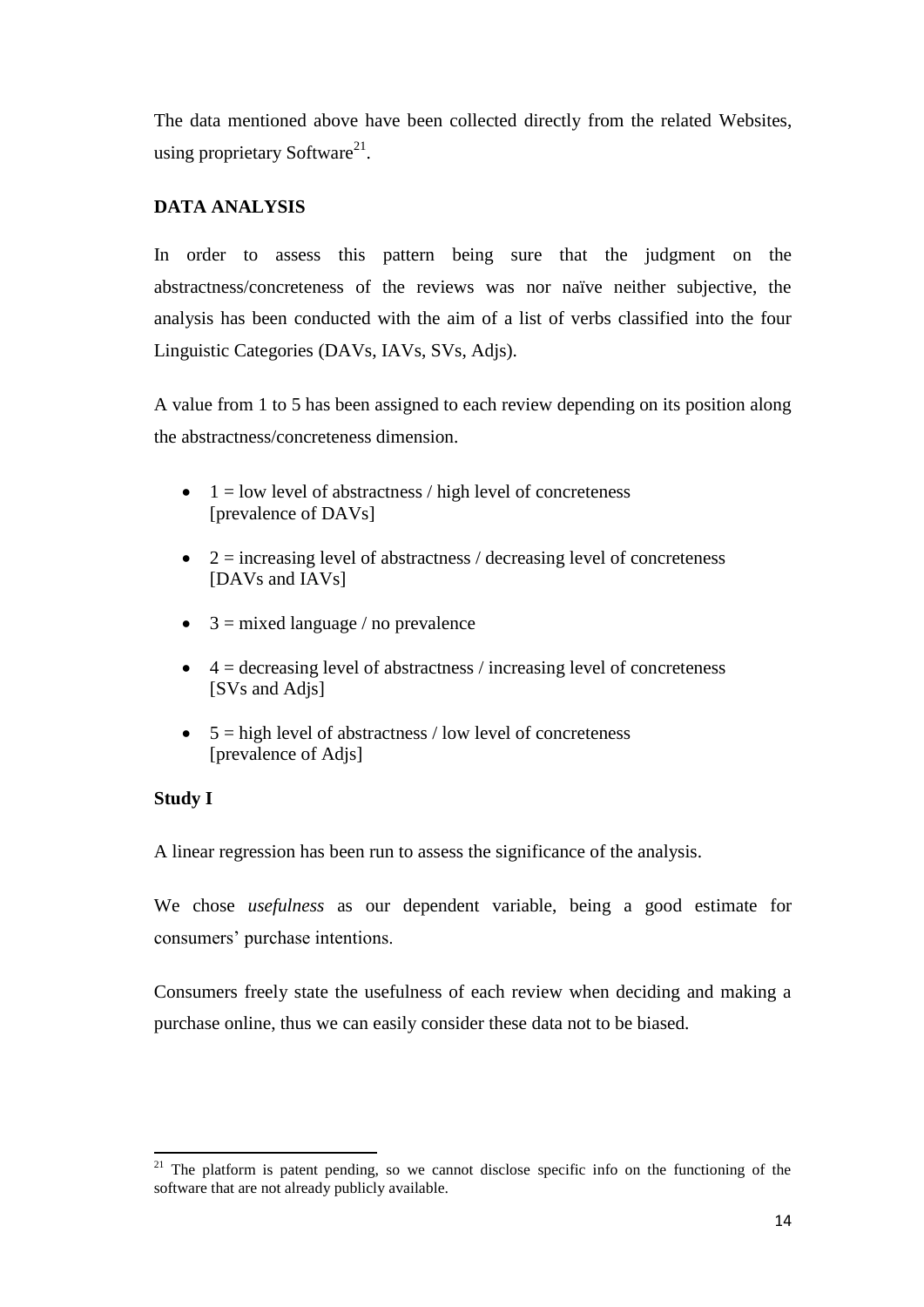As independent variable, able to explain part of the utility vote's determinants, we set language, classified as per LCM and given a rating between 1 to 5 along the abstractness-concreteness dimension.

Results confirmed hypothesis H1a but not H1b: the **positive** relation that we assumed between the usefulness of experience goods reviews and the use of an abstract language holds also for search goods.

In order to determine the main effect of the contributions given by our independent variable in shaping consumers' utility perception and to identify if the interaction between the two considered variables is significant, we analyzed the date using the ANOVA with a significance level equal to 99%.

From the Fisher distribution, a significant effect emerged about the language influence on reviews utility, for what concern the *experience goods* category (F  $(157,09) = 7,68$  with  $p < 0.01$  and 1 degree of freedom).

The same positive pattern and significance was tested by the linear regression that we run for the *search goods* as well (F  $(42.81) = 7.68$  with  $p < 0.01$  and 1 degree of freedom).

Residuals also give us an assessment of the quality of the regression: as emerges in the two scatter plots, residuals do not show a drift but are randomly distributed around zero, thus it indicates how well the linear equation explains the data.

Indeed, in our research, the coefficient of determination is high, explaining the independent variable a good portion of the dependent one: concerning the analysis on Amazon Books, the 61% ( $R^2 = 0.613$ ) of the variance was explained by the linear model, while for Amazon Appliances, language abstractness explains the 85% ( $\mathbb{R}^2$  = 0,853) of the variance.

#### **Study II**

The second hypothesis has the role to determine if the findings of H1 holds for both positive and negative reviews, meaning that the utility of the review given by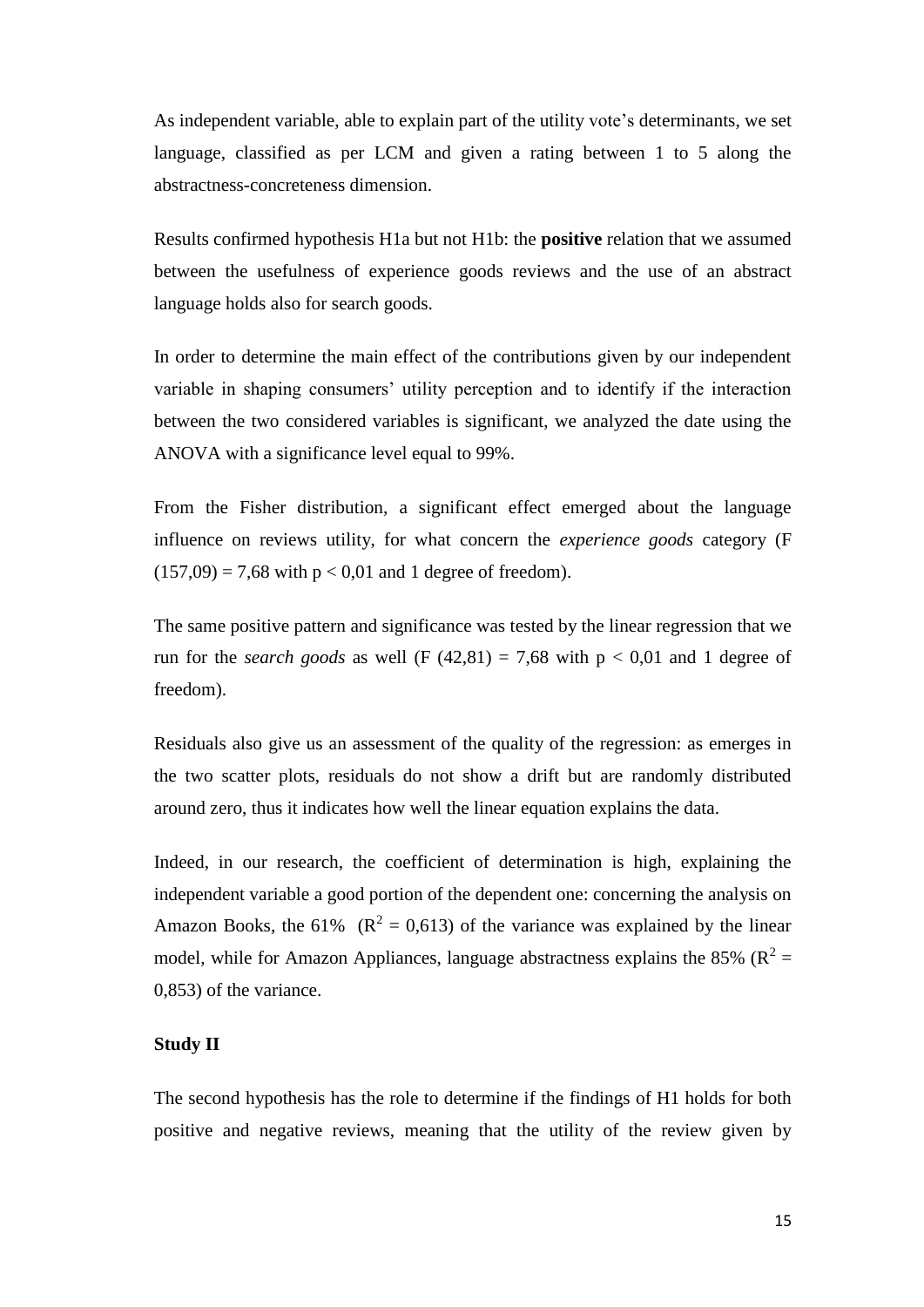language abstractness is not going to change depending on the sentiment of the review.

The pool of data that we used to test this second hypothesis is the same that we already described in previous paragraphs.

The information, though, have been aggregated in order to have, for each of the five possible rating votes [from 1 to 5 stars], an associated level of language abstractness and the average utility percentage, expressed with the same rational and method as per *Study I*.

The analysis has been run for both the product categories, in order to have evidence of existing differences.

The output that we obtained takes the form of a two ways table, of which we report below a recap with the main findings for both Appliances and Books (**Table 4a** and **4b**).

| <b>APPLIANCES</b>             |       |       |       |       |       |
|-------------------------------|-------|-------|-------|-------|-------|
| <b>RATING</b>                 |       |       |       |       |       |
| LANGUAGE ABSTRACTNESS AVERAGE | 3.41  | 3.56  | 3.27  | 3.62  | 3,83  |
| l UTILITY VOTES % AVERAGE     | 89.7% | 90,1% | 89,4% | 92,8% | 93,4% |

**Table 4a: Negative vs positive reviews findings, Appliances.**

| <b>BOOKS</b>                  |       |       |       |       |       |
|-------------------------------|-------|-------|-------|-------|-------|
| <b>RATING</b>                 |       |       |       | L     |       |
| LANGUAGE ABSTRACTNESS AVERAGE | 3.8   | 3,9   | 3,4   | 2,9   | 3,6   |
| l UTILITY VOTES % AVERAGE     | 85.7% | 85,3% | 87,0% | 90,2% | 92,4% |

**Table 4b: Negative vs positive reviews findings, Books.**

Indeed, from this second analysis emerged that the average language abstractness does not change significantly per rating categories, while the average utility percentage associated with each rating cluster diminishes as the review on the products become more and more negative.

Therefore, our H2 hypothesis is confirmed, for both the categories: positive reviews are more useful when written in a more abstract rather than concrete language, and evidence can be found in Appendix 4 and 5, where with an increasing language abstractness, also the associated utility increases.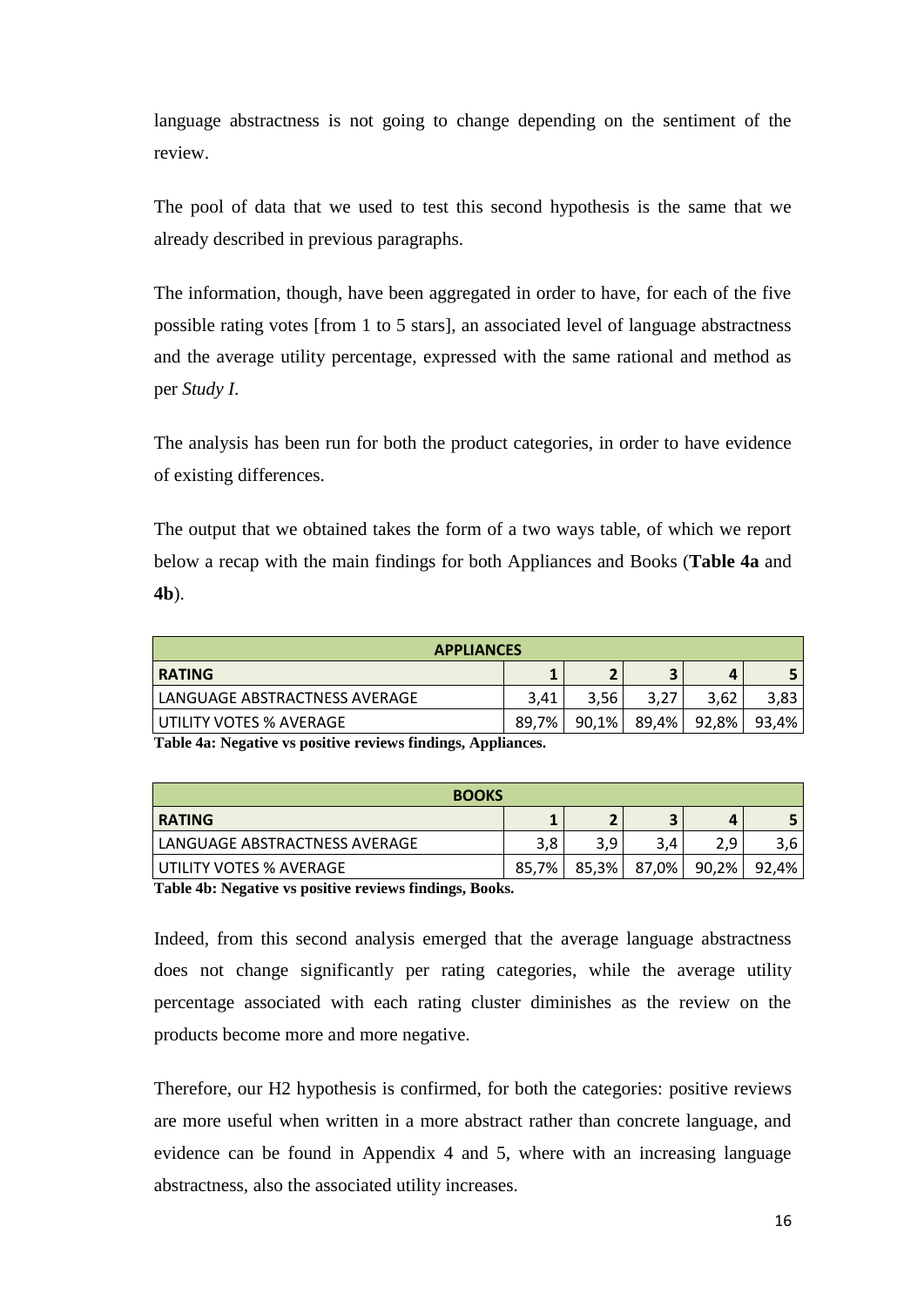On the one hand, a significant difference between the two analyzed product categories has not been found when coming to the positive relationship between language abstractness and utility, but it, for sure, deserves further studies to give significance to our results, which has been the first to investigate the issue.

On the other hand, an insight on the different utility perception between positive and negative reviews has been proved, by *Study II,* to be affected by language abstractness-concreteness.

In the present work, then, we demonstrated that in online (and offline environment, since the OWOM is generally accepted as a proxy for the offline WOM for its richness in details and information that make possible more accurate studies), a more *abstract* language increases the *utility* of the review, when this is conveying a positive message.

The main reasons of that pattern have been identified by previous literature<sup>22</sup>, namely enduringness and congruence with *a priori* consumers' attitude towards the product.

On the contrary, a negative message is more likely to result more useful when it is expressed in a more concrete language.

This second result, instead, is finding a mixed evidence in past studies<sup>23</sup>: in fact, on the one hand, a more abstract language should have been more useful both for negative and positive reviews, since the inference made by Schellekens et al. is an a priori congruence with consumers expectations (thus a negative abstract review reveals a confirmation of the a priori negative attitude or experience of the reviewer, which is a symptom of a durable and stable company/product characteristic, and not a negative spot episode, which for these reasons should be much less significant for receivers).

 $\overline{a}$ 

<sup>22</sup> Please mainly refer to: Semin G. R., Fiedler K., *The Cognitive Functions of Linguistic Categories in Describing Persons: Social Cognition and Language,* Journal of Personality and Social Psychology, 1988, Vol, 54, No, 4, 558-568.

Schellekens G. A. C., Verlegh P. W. J., Smidts A., *Language Abstraction In Word Of Mouth,* Journal Of Consumer Research., Vol. 37, Aug 2010.

<sup>&</sup>lt;sup>23</sup> For the not-confirmatory study, we are specifically referring to: Schellekens G. A. C., Verlegh P. W. J., Smidts A., *Language Abstraction In Word Of Mouth,* Journal Of Consumer Research., Vol. 37, Aug 2010. A supportive analysis instead is the one conducted by: Hansen J., Wänke M., *Truth From Language and Truth From Fit: The Impact of Linguistic Concreteness and Level of Construal on Subjective Truth*, Personality and Social Psychology Bulletin 2010, 36.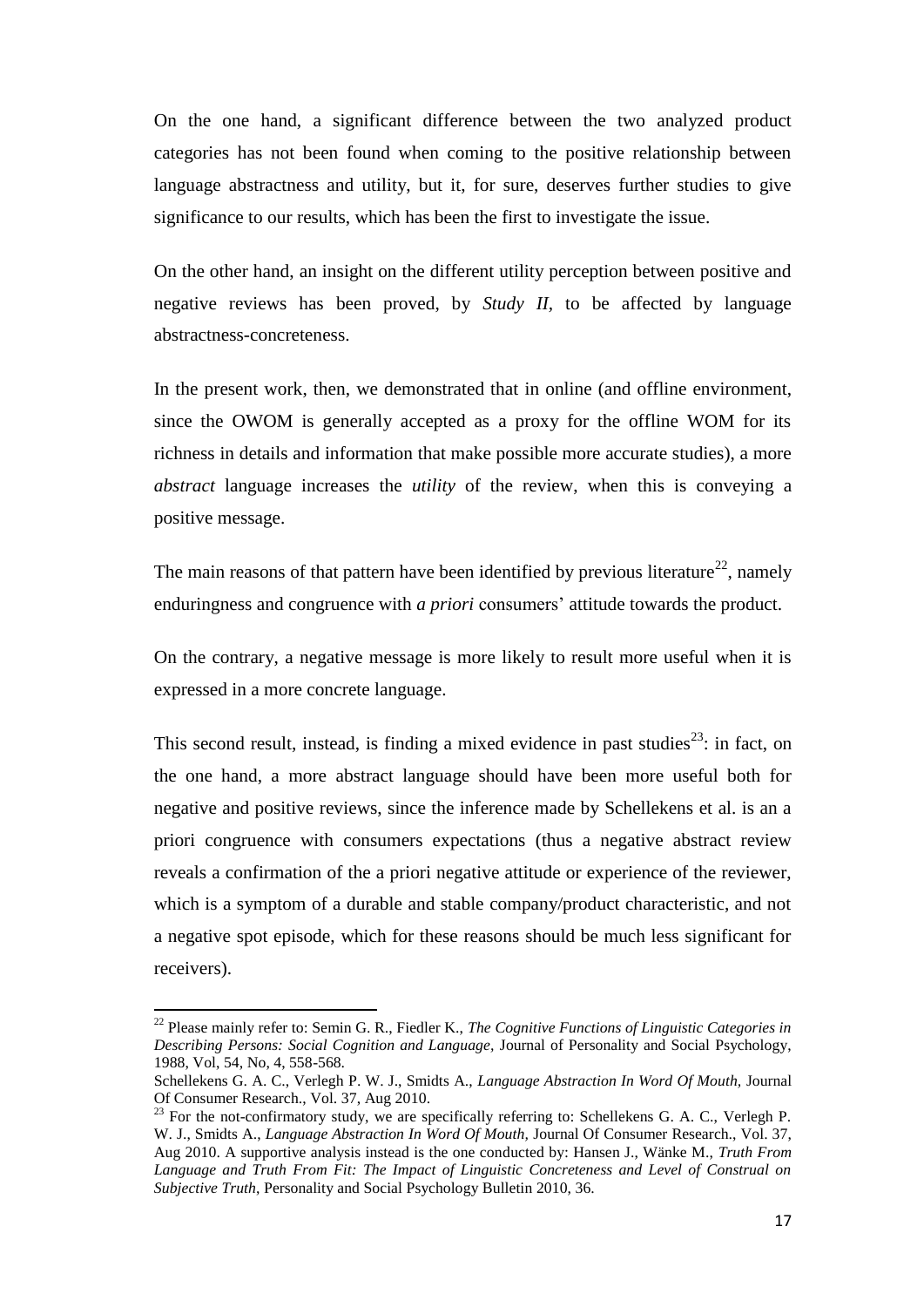However, Hansen and Wanke proved that *concreteness* lead receivers to rely more on the reviews content based on an increased *truthfulness* perception, regardless of the effective reliability of the review itself.

This should have hold, also in our studies, for both positive and negative reviews.

One of the main explanation that we can give is due to psychological implications: when potential consumers are reading online reviews it means that they are looking for something they need or they want, thus they are already in a "purchasing favorable mood", condition in which they are less likely to accept negative than positive reviews, that consequently need to be more convincing, less subjective and personal.

The goal of the present research was to demonstrate the crucial importance of language when shaping a company strategy towards the effect that this have in shaping consumers' purchase intentions, especially in light of the terrific increase of OWOM, which currently represents the most powerful communication tool for both individuals and firms $^{24}$ .

In conclusion we can summarize the main implications for companies as follow:

- There a strong positive linear correlation between the utility of the review (dependent variable) and the abstractness-concreteness of the language (independent variable): companies can leverage the fact that the more the review is written in an abstract language, the more receivers are likely to find them useful;
- H1a was supported by our data while H1b was not confirmed, implying that there is no significant difference among experience and search goods in terms of correlation between utility perceptions and language abstractness of the reviews;
- H2a and H2b was elaborated in a way to provide evidence that, for positive reviews, the use of a more abstract language leads to a higher utility perception. On the contrary, a more concrete language has been proved to be true for negative reviews.

 $\overline{a}$  $24$  Please refer to Section 1.3, Chapter 1.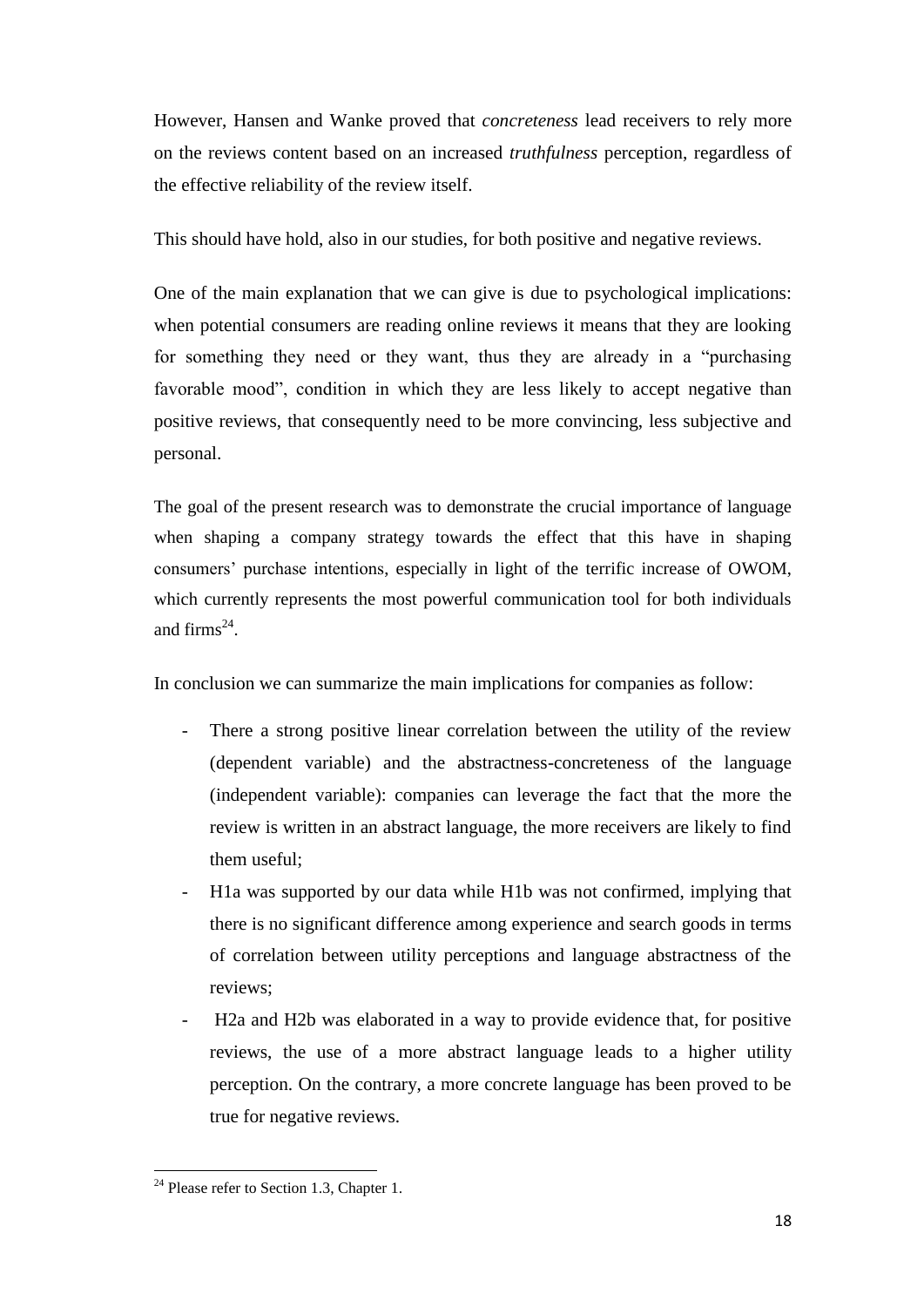#### **RESEARCH LIMITATIONS AND ROOM FOR FUTURE STUDIES**

Language is only one of the possible variables affecting the way people perceive products, services, brands and companies through consumers' reviews.

This is just one field of research in the complex OWOM environment that deserves further consideration in future studies, leading also to a better knowledge of the, less likely to be studied, Offline WOM.

Other insights can be certainly drawn from the disciplines and theories cited above, each of them with the aim of studying an actor of the OWOM flow.

Indeed, a comprehensive framework for assessing utility, or other variables that impact purchase intention, shall be created for helping those managers who want to exploit the opportunities of the OWOM, understanding where and how to invest resources and expect a return.

The main limitation of the present work can be recognized in the same choice of only two factors (namely the sentiment of the reviews and the product category).

It would be necessary to study other interactions of the language and the following effects on utility. Indeed, it would be interesting to observe the conversion rate of how many helpful votes actually transformed into real purchases and collect information directly from consumers on the reason why.

Since competition in the 2.0 worlds is just one click away, gaining a substantial competitive advantage to drive more and more consumer to enter (traffic) and then actually shop in the own website is crucial.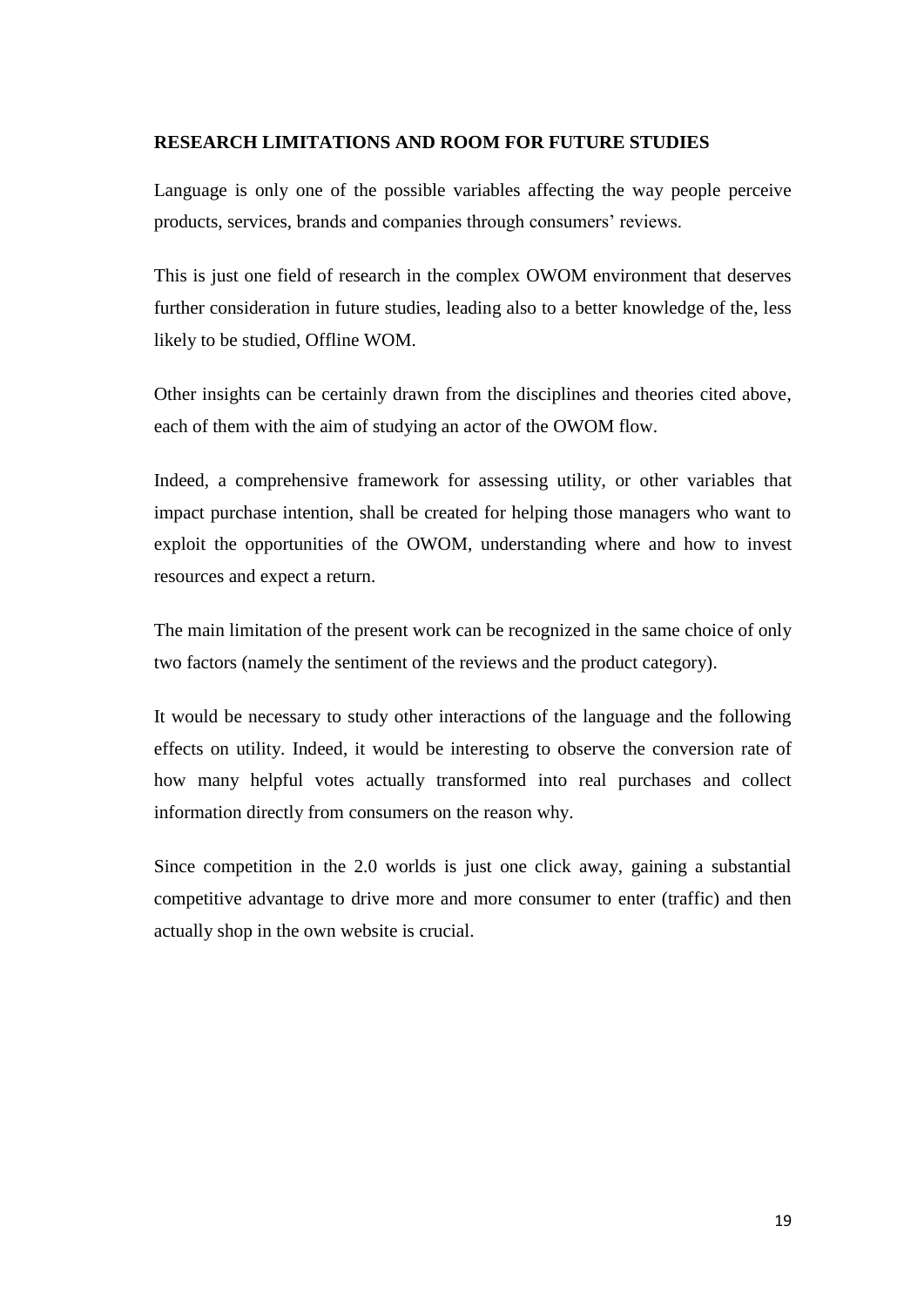#### **REFERENCES**

Anderson E. W., *Customer satisfaction and Word Of Mouth,* Journal of Service research, Vol.1, N°1, Aug.1998.

Anolli L., Zurloni V., Riva G., *Linguistic Intergroup Bias in Political Communication*, The Journal of General Psychology*,* 2006, *133*(3), 237–255.

Arndt, Johan (1967), *Role of Product-Related Conversations in the Diffusion of a New Product*, Journal of Marketing Research, 4 (3), 291-295.

Berger J., Iyengar R., *Communication Channels and Word of Mouth: How the Medium Shapes the Message*, Journal Of Consumer Research, Vol. 40, October 2013.

Berger J., Schwartz E.M., *What Drives immediate and ongoing word of Mouth?,* Journal of Marketing Research Vol. XLVIII (October 2011), 869 –880.

Berger J., *Word of Mouth and Interpersonal Communication: A Functional View,* [Journal of Consumer Psychology,](http://www.sciencedirect.com/science/journal/10577408) online 19 May 2014.

Berger J., *Word-of-Mouth and Interpersonal Communication: An Organizing Framework and Directions for Future Research.*

Berger, J., Milkman K. (2012), "What Makes Online Content Viral?" Journal of Marketin*g,* Vol. 49(2), 192-205.

Berger J., Stephen A.T., *Creating Contagious: How Social Networks and Item Characteristics Combine to Drive Persistent Social Epidemics.*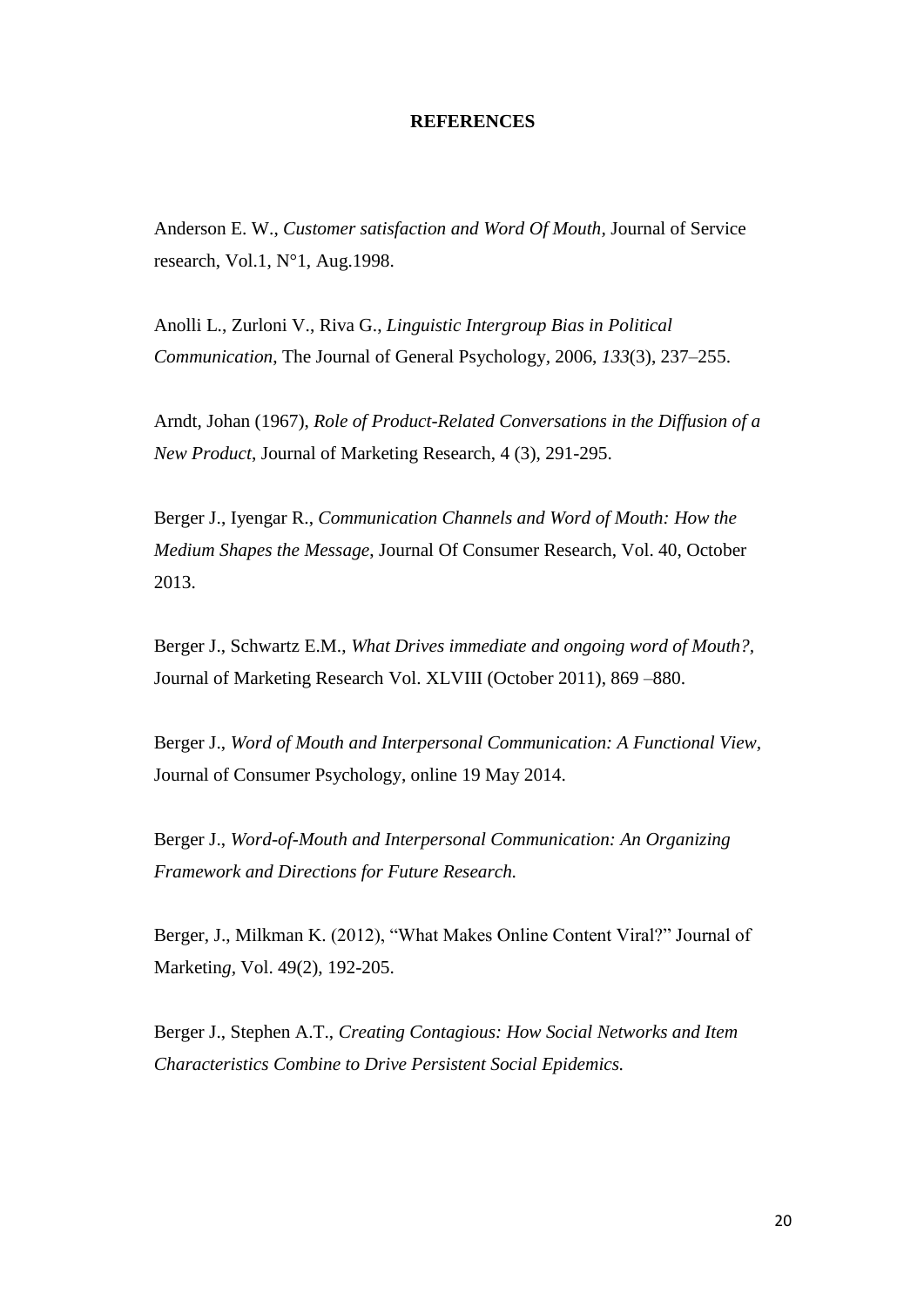Berger J., Sorensen A. T., Rasmussen S.J. (2010), *[Positive Effects of Negative](https://marketing.wharton.upenn.edu/files/?whdmsaction=public:main.file&fileID=897)  [Publicity: When Negative Reviews Increase Sales](https://marketing.wharton.upenn.edu/files/?whdmsaction=public:main.file&fileID=897)*, Marketing Science, 29(5), 815- 827.

Brown J., Broderick A. J., N. Lee, *Word of mouth communication within the online communities: conceptualizing the online network*, Journal Of Interactive Marketing Volume 21 / Number 3 / Summer 2007.

Bughin J., Doogan J., Wetvik O.J., *A new way to measure Word-of-Mouth marketing*, McKinsey Quarterly, Apr 2010.

Buttle F. A. (1998), *Word of mouth: understanding and managing referral marketing*, Journal of Strategic Marketing, 6:3, 241-254, DOI: 10.1080/096525498346658.

Chatterjee P., *Online Reviews: Do Consumers Use Them?,* Advances in Consumer Research, Volume 28, © 2001.

Cheung C. M.K., Thadani D. R., *The impact of electronic word-of-mouth communication: A literature analysis and integrative model*, Decision Support Systems 54 (2012) 461–470.

Cheung C. M.K., Thadani D. R., *The Effectiveness of Electronic Word-of-Mouth Communication: A Literature Analysis*, 23rd Bled eConference eTrust: Implications for the Individual, Enterprises and Society June 20 - 23, 2010.

Chevalier J.A., Mayzlin D., *The effect of word of mouth on sales: Online book review*, Journal of Marketing Research, Vol. XLIII, Aug 2006, 345-354.

Chintagunta P. K., Shyam G., Sriram V. (2010), *The Effects of Online User Reviews on Movie Box-Office Performance: Accounting for Sequential Rollout and Aggregation Across Local Markets*, Chicago Booth School of Business Research Paper *No. 09-09.*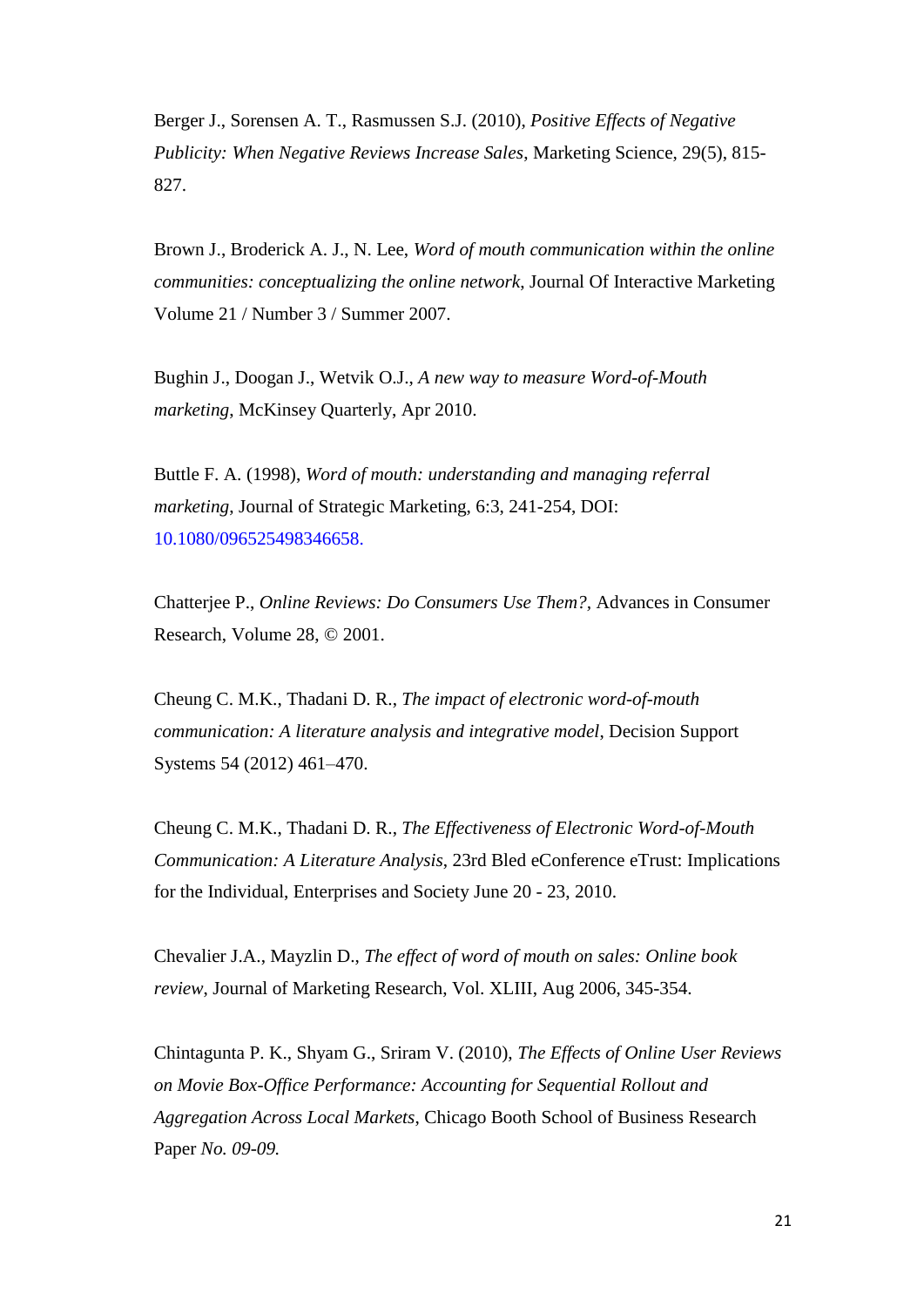De Bruyn A., Lilien G. L., *A multi-stage model of word-of-mouth influence through viral marketing*, Intern. J. of Research in Marketing 25 (2008) 151–163.

Dellarocas C., Awad N. F., Zhang X., *Exploring the Value of Online Reviews to Organizations: Implications for Revenue Forecasting and Planning*, May 10, 2004.

Dellarocas C., (2003), *The Digitization of Word of Mouth: Promise and Challenges of Online Feedback Mechanisms*, Management Science Vol. 49(N°10):1407-1424. [http://dx.doi.org/10.1287/mnsc.49.10.1407.17308.](http://dx.doi.org/10.1287/mnsc.49.10.1407.17308)

Dellarocas C., Zhang X., Awad N. (2007), *Exploring the Value of Online Product Reviews in Forecasting Sales: The Case of Motion Pictures*, Journal of Interactive Marketing, Vol. 21(4), 23.

Doh S.-J., Hwang J.-S., *How Consumers Evaluate eWOM (Electronic Word-of-Mouth) Messages*, Cyberpsychology & Behavior, Volume 12, Number 2, 2009.

Duan W., Gu B., Whinston A. B., *Do online reviews matter? - An empirical investigation of panel data,* Decision Support Systems 45 (2008) 1007–1016.

Duan W., Gu B., Whinston A. B., *The Dynamics of Online Word-of Mouth and Product Sales – An Empirical Investigation of the Movie Industry*, January 2008, Forthcoming at Journal of Retailing*.*

Dwyer P.**,** *Measuring The Value Of Electronic Word Of Mouth And Its Impact In Consumer Communities,* Journal Of Interactive Marketing, Volume 21 / Number 2 / Spring 2007.

East R., Hammond K., Lomax W., *Measuring the impact of positive and negative word of mouth on brand purchase probability*, Intern. J. of Research in Marketing, Vol. 25 (2008) 215–224.

East R., Uncles M. D., Romaniuk J., Hand C., *Distortion in retrospective measures of word of mouth,* International Journal of Market Research, Vol. 55, No. 4, 2013.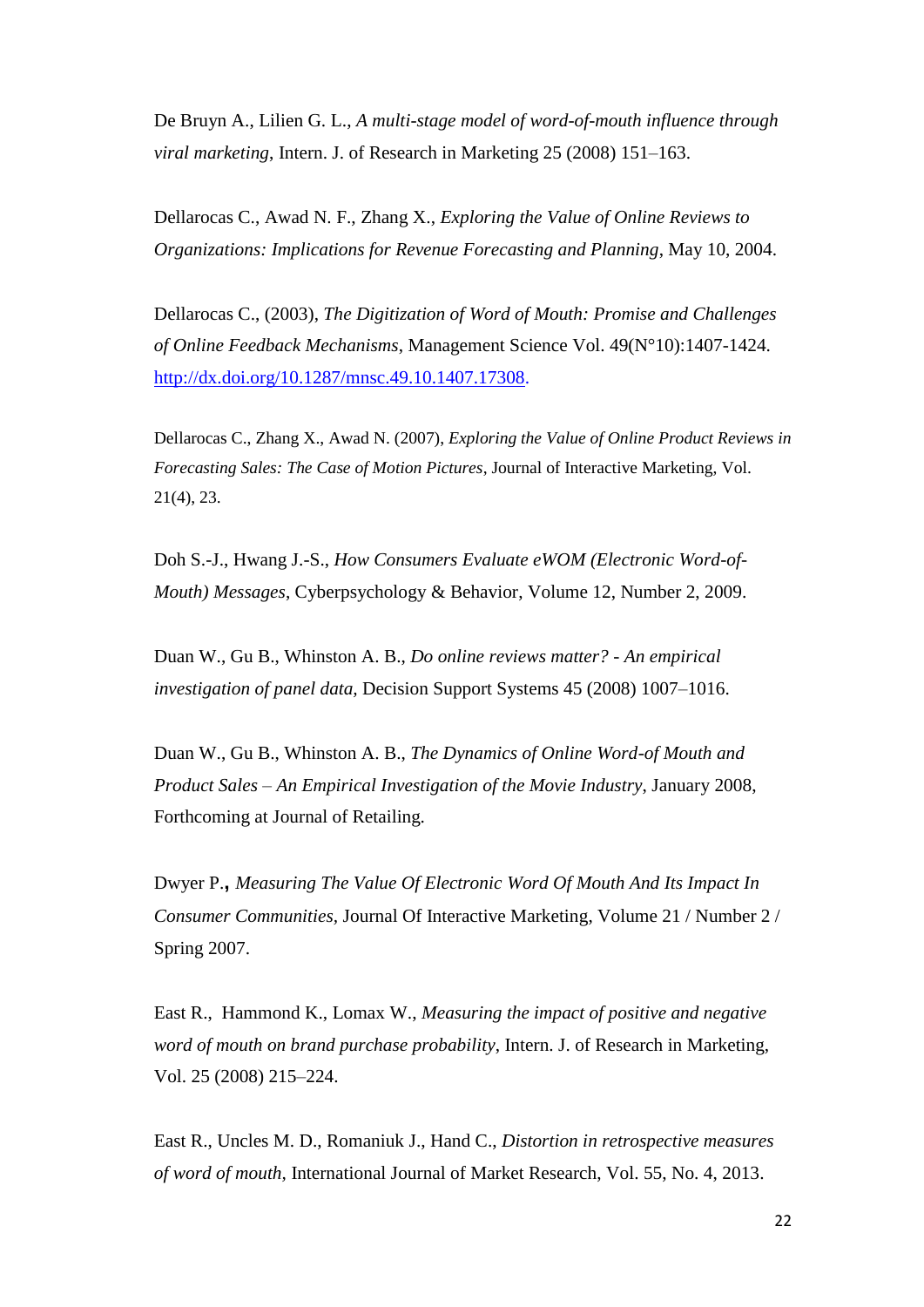Fiedler K., *The Implicit Meta-Theory That Has Inspired and Restricted LCM Research: Why Some Studies Were Conducted but Others Not*, Journal of Language and Social Psychology 2008 27: 182 DOI: 10.1177/0261927X07313656.

Forman C., Ghose A., Wiesenfeld B. (2008), *Examining the Relationship Between Reviews and Sales: The Role of Reviewer Identity Disclosure in Electronic Markets*, Information Systems Research, 19(3), 291-313.

Fujita K., Henderson M. D., Eng J., Trope Y., Liberman N., *Spatial Distance and Mental Construal of Social Events,* Psychological Science, 2005, Vol. 17, N° 4, 278- 282.

Gopinath S., Thomas J. S., Krishnamurthi L., *Investigating the Relationship Between the Content of Online Word of Mouth, Advertising, and Brand Performance*, Vol. 33, No. 2, March–April 2014, pp. 241–258.

Hansen J., Wänke M., *Truth From Language and Truth From Fit: The Impact of Linguistic Concreteness and Level of Construal on Subjective Truth*, Personality and Social Psychology Bulletin 2010, 36.

Hansen J., Wänke M., *The abstractness of luxury*, Journal of Economic Psychology 32 (2011) 789–796.

Hennig - Thuraut T., Gwinnerk P., Walshg G., Gremlerd. D ., *Electronic Word-Of-Mouth Via Consumer-Opinion Platforms: What Motivates Consumers To Articulate Themselves On The Internet?,* Journal Of Interactive Marketing Volume 18 / Number 1 / Winter 2004.

Kanouse D. E., Abelson R. P., *Language variables affecting the persuasiveness of simple communications*, Journal of Personality and Social Psychology 1967, Vol. 7, No. 2, 158-163.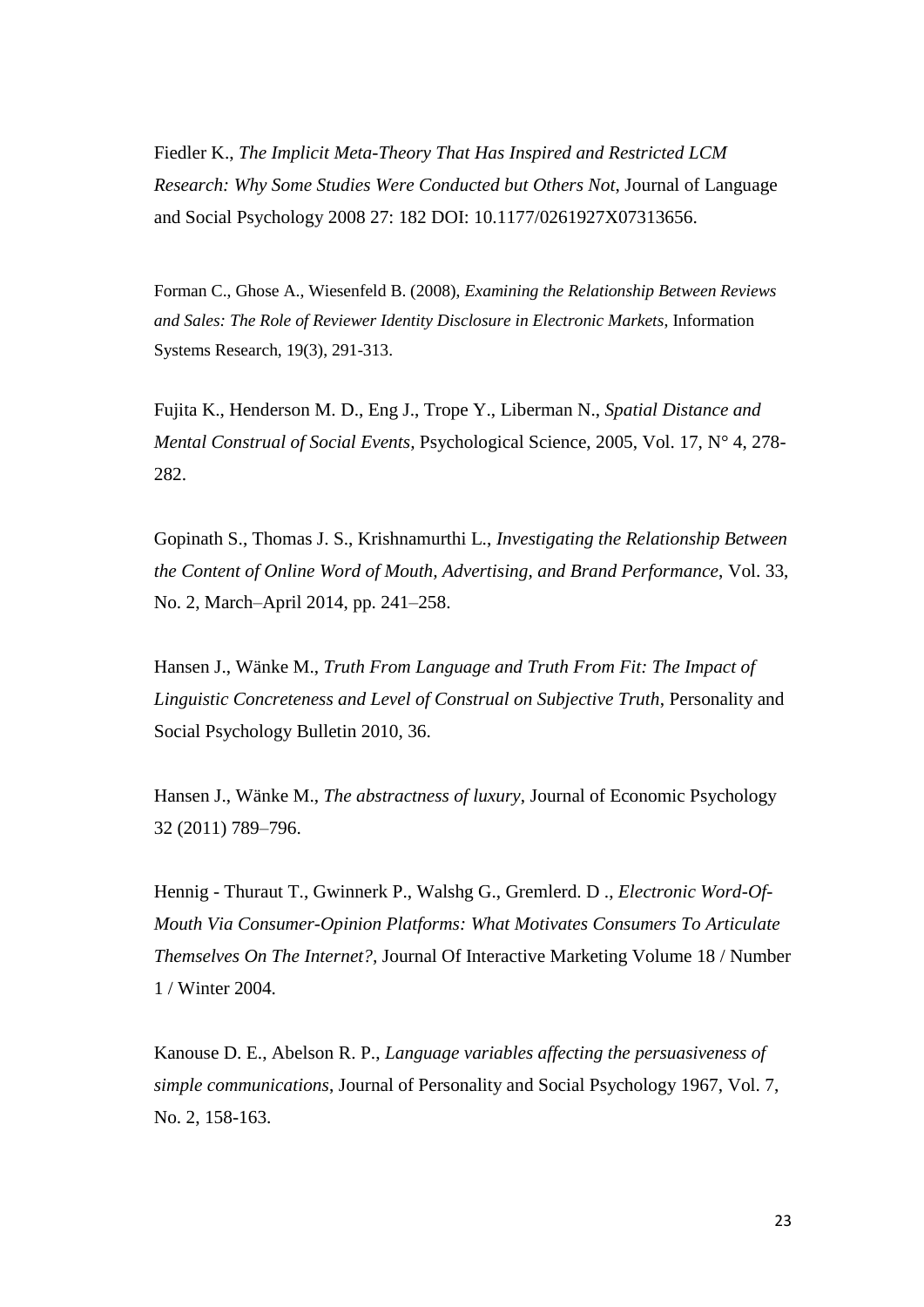Kashima Y., Kashima E. S., Kim U., Gelfand M., *Describing the social world: How is a person, a group, and a relationship described in the East and the West?,* Journal of Experimental Social Psychology 42 (2006) 388–396.

Kesavan R., Bernacchi M. D., Mascarenhas O. A. J.*, Word of Mouse: CSR Communication and the Social Media*, International Management Review Vol. 9 No. 1, 2013, 58.

Kotler, Philip, Keller, Kevin L., Ancarani, Fabio, and Costabile, Michele, *Marketing Management*, 2012, Italian Edition, Pearson, Milan.

Maass A., Salvi D., Arcuri L., Semin G., *Language Use in Intergroup Contexts: The Linguistic Intergroup Bias*, Journal of Personality and Social Psychology 1989, Vol. 57, No. 6, 981-993.

Rubini M., Semin G. R., *Language use in the context of congruent and incongruent in-group behaviors*, British Journal of Social Psychology, 1994, Vol.33, 355-362.

Schellekens G. A. C., Verlegh P. W. J., Smidts A., *Language Abstraction In Word Of Mouth,* Journal Of Consumer Research., Vol. 37, Aug 2010.

Schindler R. M., Bickart B., *Published Word of Mouth: Referable, Consumer-Generated Information on the Internet*, November 22, 2004.

Schmitt P., Skiera B., Van den Bulte C., *Referral Programs and Customer Value*, *Journal of Marketing* Vol. 75 (January 2011), 46 –59.

Schnake S. B., Ruscher J. B., Modern racism as a predictor of the linguistic intergroup bias, Journal of language and social psychology, Vol. 17,  $N^{\circ}$  4, December 1998, 484-491.

Semin G. R., Fiedler K., *On the causal information conveyed by different interpersonal verbs: the role of implicit sentence context*, Social Cognition, 1988, Vol. 6, N° 1, pp 21-39.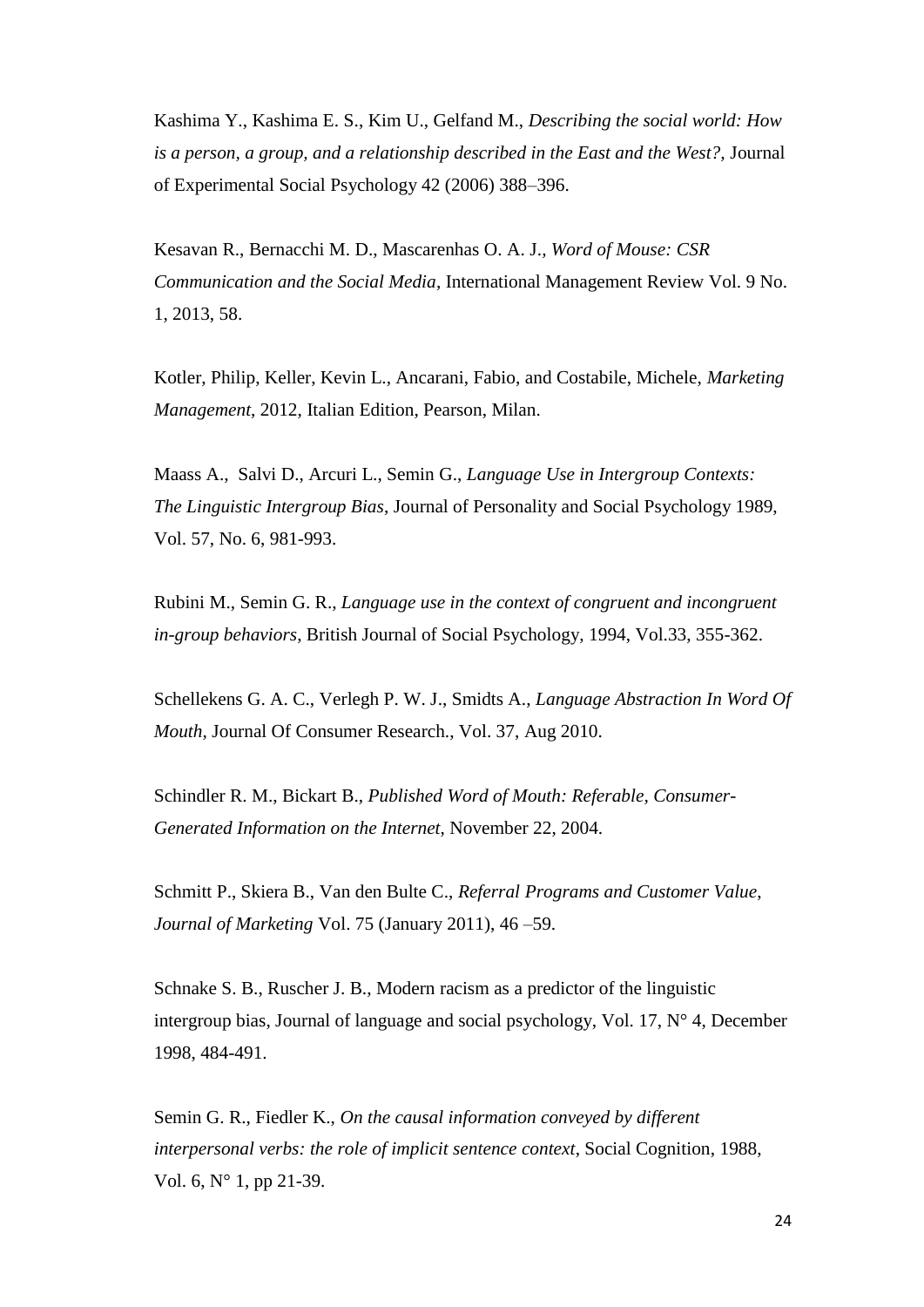Semin G. R., Fiedler K., *Relocating attributional phenomena within a languagecognition interface: The case of Actors' and Observers' perspective*, European Journal of social psychology, 1989, Vol. 19, 491-508.

Semin G. R., Fiedler K., Koppetsch C., *Language use and attributional biases in close personal relationships*, Personality and Social Psychology Bulletin, Vol. 17, N°2, April 1991, 147-155.

Semin G. R., Fiedler K., Finkenauer C., Berkel I., *Actor-Observer bias in close relationship: the role of Self-Knowledge and Self-Related language*, Personality and Social Psychology Bulletin, Vol. 21, N°5, May 1995, 525-538.

Semin G. R., Görts C.A., Nandram S., Semin-Goossens A., *Cultural perspectives on the linguistic representation of emotion and emotion events*, Cognition And Emotion, 2002, *16* (1), 11–28, DOI: 10.1080/02699930143000112.

Semin G. R., Fiedler K., *The Cognitive Functions of Linguistic Categories in Describing Persons: Social Cognition and Language,* Journal of Personality and Social Psychology, 1988, Vol, 54, No, 4, 558-568.

Semin G. R., Fiedler K., *The Linguistic Category Model, its bases, applications and range*, European Review of Social Psychology, Vol. 2, 1991.

Semin G. R., *Language Puzzles: A Prospective Retrospective on the Linguistic Category Model,* Journal of Language and Social Psychology Volume 27 Number 2, June 2008.

Shu-Chuan C., Yoojung K., *Determinants of consumer engagement in electronic word*‑*of*‑*mouth (eWOM) in social networking sites*, International Journal of Advertising, Vol. 30, 2011, pp. 47–75.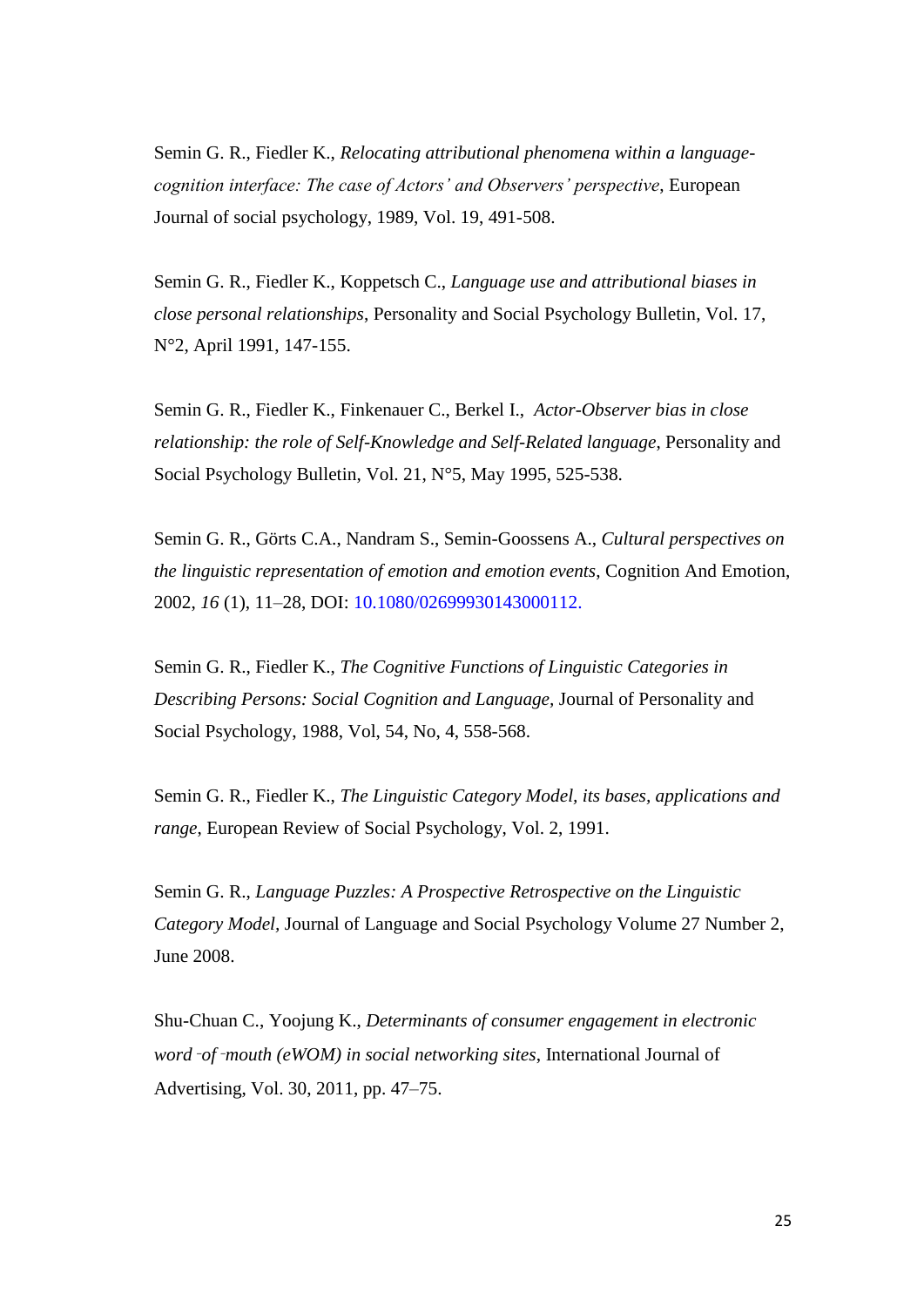Stapel D. A., Semin G. R., *The magic spell of language: Linguistic categories and their perceptual consequences*, 2007, Journal of Personality and Social Psychology, Jul:93(1):23-33.

Stringam B. B., Gerdes J. Jr (2010), *An Analysis of Word-of-Mouse Ratings and Guest Comments of Online Hotel Distribution Sites*, Journal of Hospitality Marketing & Management, 19:7, 773-796, DOI: 10.1080/19368623.2010.508009.

Sun T., Youn S., Wu G., Kuntaraporn M., *Online Word-of-Mouth (or Mouse): An Exploration of Its Antecedents and Consequences,* Journal of Computer-Mediated Communication 11 (2006) 1104–1127.

Sweeney J. C., Soutar G. N., Mazzarol T., *Factors influencing word of mouth effectiveness: receiver perspectives*, European Journal of Marketing Vol. 42 No. 3/4, 2008 pp. 344-364.

Vasant D., Chang E. (2009), *Does Chatter Matter? The Impact of User-Generated Content on Music Sales*, *Journal of Interactive Marketing*, Vol. 23(4), 300-307.

Vermeulen I. E., Seegers D., *Tried and tested: The impact of online hotel reviews on consumer consideration,* Tourism Management 30 (2009) 123–127.

Vilpponen A., Winter S., Sundqvist S., *Electronic word-of-mouth in online environments: exploring referral network structure and adoption behavior,* Journal of interactive advertising, vol 6 no 2 (spring 2006), pp. 63‐77.

Von Hippel W., Sekaquaptewa D., Vargas P., *The Linguistic Intergroup Bias As an Implicit Indicator of Prejudice,* Journal Of Experimental Social Psychology **33,** 490– 509 (1997).

Wenjing D., Gu B.,Whinston A. B. (2008), *The Dynamics of Online Word-of- Mouth and Product Sales: An Empirical Investigation of the Movie Industry*, Journal of Retailing, Vol. 84(2), 233-242.